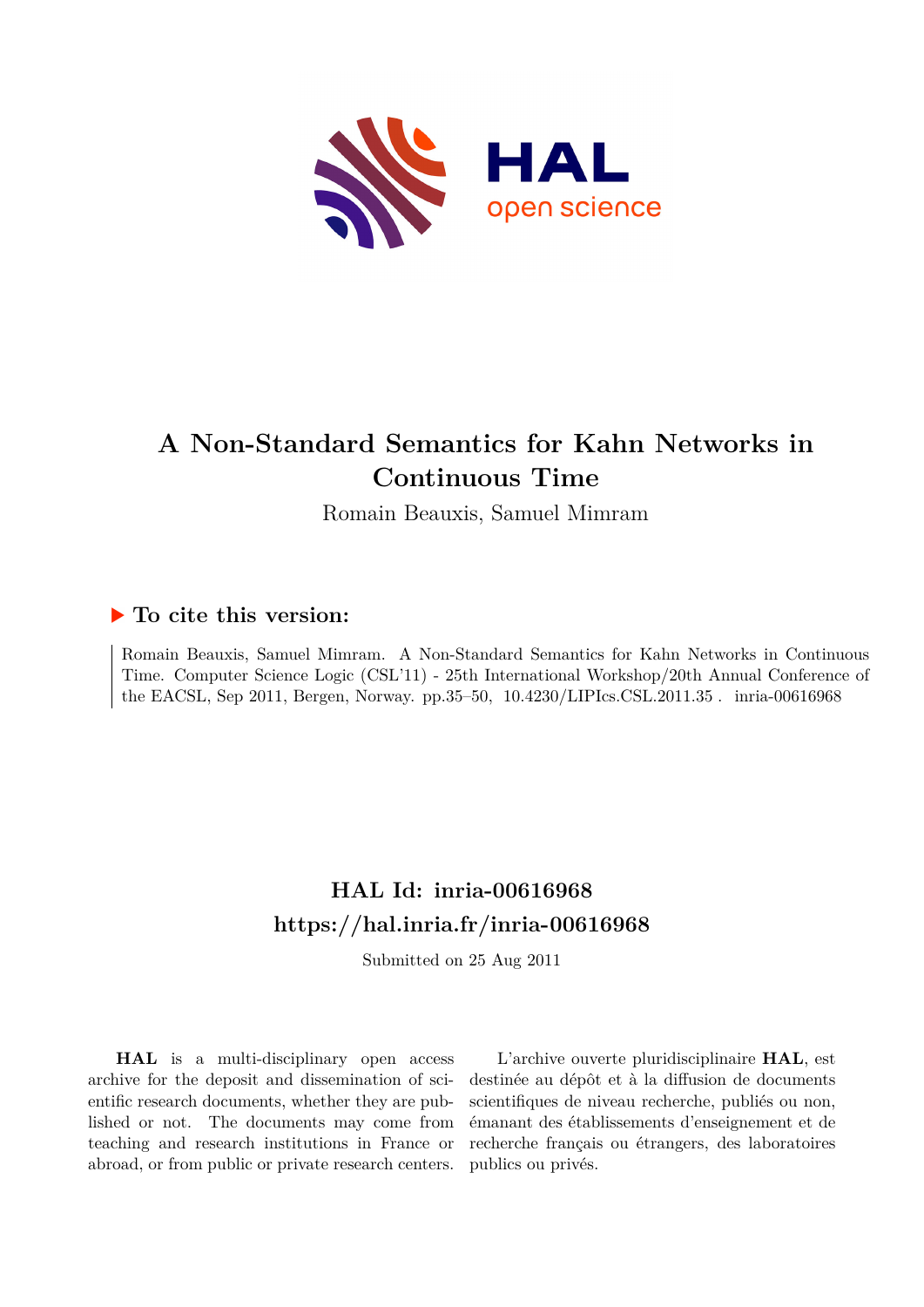**Romain Beauxis<sup>1</sup> and Samuel Mimram<sup>2</sup>**

- **1 Tulane University, Department of Mathematics 6823 St Charles Avenue, New Orleans LA 70118, USA rbeauxis@tulane.edu**
- **2 CEA, LIST Point Courrier 94, 91191 Gif-sur-Yvette, France samuel.mimram@cea.fr**

#### **Abstract**

In a seminal article, Kahn has introduced the notion of process network and given a semantics for those using Scott domains whose elements are (possibly infinite) sequences of values. This model has since then become a standard tool for studying distributed asynchronous computations. From the beginning, process networks have been drawn as particular graphs, but this syntax is never formalized. We take the opportunity to clarify it by giving a precise definition of these graphs, that we call *nets*. The resulting category is shown to be a *fixpoint category*, i.e. a cartesian category which is traced wrt the monoidal structure given by the product, and interestingly this structure characterizes the category: we show that it is the free fixpoint category containing a given set of morphisms, thus providing a complete axiomatics that models of process networks should satisfy. We then use these tools to build a model of networks in which data vary over a *continuous* time, in order to elaborate on the idea that process networks should also be able to encompass computational models such as hybrid systems or electric circuits. We relate this model to Kahn's semantics by introducing a third model of networks based on non-standard analysis, whose elements form an *internal complete partial order* for which many properties of standard domains can be reformulated. The use of hyperreals in this model allows it to formally consider the notion of infinitesimal, and thus to make a bridge between discrete and continuous time: time is "discrete", but the duration between two instants is infinitesimal. Finally, we give some examples of uses of the model by describing some networks implementing common constructions in analysis.

Process networks have been introduced by Kahn, together with an associated semantics based on Scott domains, as one of the first model for concurrent and asynchronous computations [\[19\]](#page-15-0). These networks are constituted of *processes* (which may be thought as computers on a network or threads on a computer for instance) which perform computations and can exchange information through *channels* acting as unbounded FIFO queues. Finite or infinite sequences of values, that are called *streams*, are communicated on the channels, and the semantics of the whole process network is considered to be the streams that can be exchanged, depending on the data provided by the environment. The set of streams can be structured as a complete partial order, and the semantics of networks is modeled by Scott-continuous functions on this domain: the fact that these functions admit a smallest fixpoint turns out to be crucial in order to model "loops" formed by channels in the network. A series of subsequent works have provided a precise understanding of this fixpoint construction [\[11,](#page-15-1) [16\]](#page-15-2).

**<sup>∗</sup>** This work was partially supported by the Office of Naval Research and by the PANDA ("Parallel and Distributed Analysis", ANR-09-BLAN-0169) French ANR project.



© Romain Beauxis and Samuel Mimram; licensed under Creative Commons License NC-ND

[Leibniz International Proceedings in Informatics](http://www.dagstuhl.de/lipics/)

[Schloss Dagstuhl – Leibniz-Zentrum für Informatik, Dagstuhl Publishing, Germany](http://www.dagstuhl.de)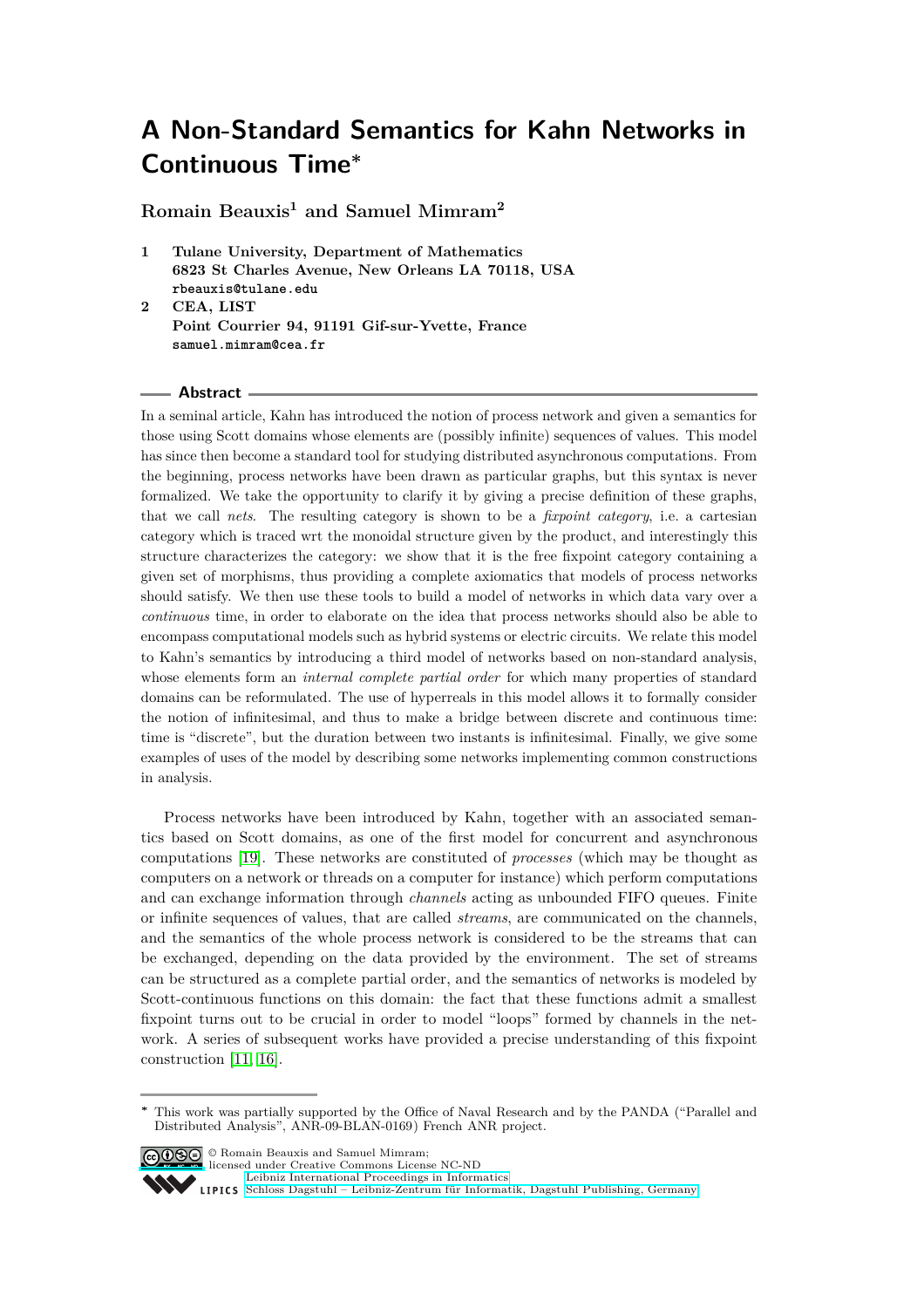In this model, time is *discrete* in the sense that a countable number of values might be exchanged during an execution: we can consider that each value occurs at a given instant  $t \in \mathbb{N}$ . In this article, we are interested in understanding how to extend the usual semantics of process networks in order to consider computations in *continuous* time, by replacing  $\mathbb N$  by  $\mathbb R^+$  for the domain of time, so as to embrace computational models such as electric circuits or hybrid systems, with which it bears many similarities. However, how would such a semantics relate to the usual discrete semantics of networks? The fundamental intuition in order to relate the two models is the following: if we allow ourselves to consider *infinitesimal* durations d*t*, then we can think of continuous time as being somehow "discrete", its instants being 0*,* d*t,* 2 d*t,* 3 d*t, . . .* This idea of *infinitesimal time* originates in the works of Bliudze and Krob [\[7\]](#page-15-3), and was later on developed by Benveniste, Caillaud and Pouzet [\[6\]](#page-15-4), who formalized it by using tools provided by *non-standard analysis* [\[27,](#page-15-5) [12\]](#page-15-6) in order to give a rigorous meaning to infinitesimals. Here, we develop on these ideas by structuring the resulting notion of stream into *internal Scott domains*, which are shown to provide a model of process networks, and explain how the resulting model provides a nice bridge between discrete and continuous time.

For this purpose, we introduce a new model for Kahn process networks. However, what is precisely the syntax for these networks that we want to model? Here, we formalize the definition of the graphs which are often used to informally represent process networks, by a structure that we call *nets*. We show here that the resulting category is a *fixpoint category*, i.e. a cartesian category which is traced [\[18\]](#page-15-7) wrt the monoidal structure provided by products. Moreover, this structure characterizes the category in the sense that the category of nets is a free category of such kind. This result thus provides a complete description of the axioms that a model of nets should satisfy. We finally use this structure to show that streams in infinitesimal time form such a model. We elaborate here on a series of earlier works. The structure of traced monoidal category for the Kahn model has been introduced by Hildebrandt, Panangaden and Winskel [\[16\]](#page-15-2) and the construction of nets introduced here is a generalization of the one introduced in [\[15\]](#page-15-8). Properties of fixpoint categories and their relationship to fixpoint operators have been studied in details by Hasegawa [\[14\]](#page-15-9).

We begin by defining nets (Section [1.1\)](#page-3-0), show that they are free fixpoint categories (Section [1.2\)](#page-5-0) and explain that Scott-domain semantics can be given for nets (Section [1.3\)](#page-7-0). We then recall basic constructions and properties of non-standard analysis (Section [2.1\)](#page-8-0), define the notion of internal domain of which infinitesimal-time streams are an instance (Section [2.2\)](#page-11-0) and relate models in infinitesimal and continuous time (Section [2.3\)](#page-12-0). We finally conclude in Section [3.](#page-14-0)

# <span id="page-2-0"></span>**1 Nets and their semantics**

A Kahn process network [\[19\]](#page-15-0) can be thought as a finite set of boxes, with inputs and outputs, linked through wires, producing outputs depending on their inputs which will be asynchronously transmitted over the wires. Over time, data circulates through the network, producing streams of



data. The dataflow semantics of these networks has been well-studied in relation with Scott domains and category theory [\[25,](#page-15-10) [16\]](#page-15-2). However, there is no canonical syntax for them, even though a graphical notation (as pictured on the right) is often used. Since the purpose of this paper is to provide a new semantics for process networks, we take this opportunity to clarify the definition of the syntax, by formalizing the graphical notation and relating it with the categorical structure of the models. The ideas developed here in order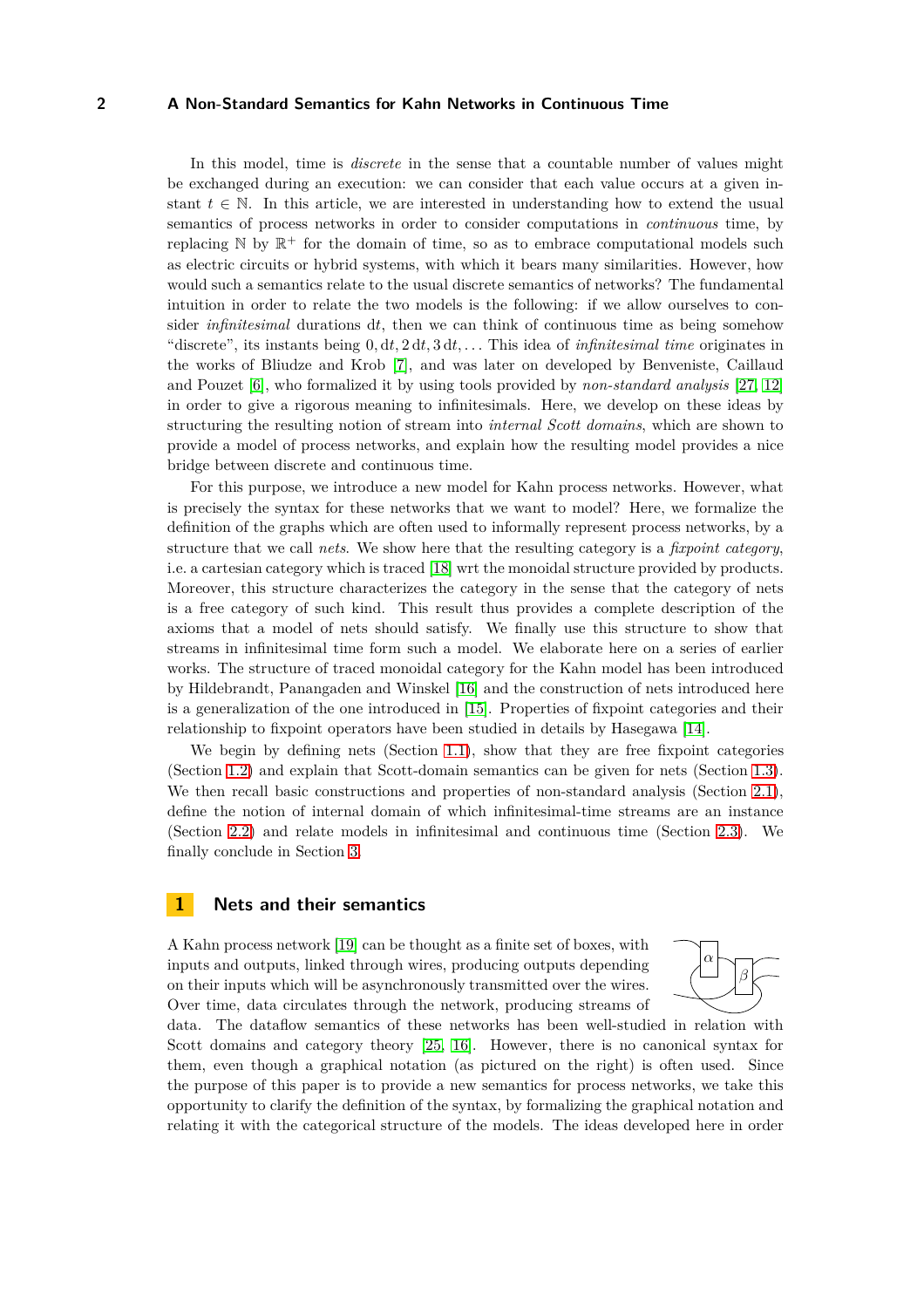to develop an axiomatics for Kahn process networks originate in various previous works in the field. Kahn's original paper [\[19\]](#page-15-0) mentions results of decidability of the equivalence of graphs representing networks (which are called *schemata*) based on earlier works [\[9\]](#page-15-11). Many subsequent articles underline the importance of operations on networks such as sequential composition, parallel composition, tupling (products) and feedback [\[11,](#page-15-1) [25\]](#page-15-10), and a traced monoidal category modeling Kahn networks was constructed in [\[16\]](#page-15-2). On the categorical side, the "drawings" used here have been formalized as *string diagrams* representing morphisms in monoidal categories [\[17\]](#page-15-12). Traced monoidal categories were introduced in [\[18\]](#page-15-7) and turned out to be a fundamental tool in computer science [\[1\]](#page-15-13). Their axiomatics was simplified and studied in the cartesian case [\[14\]](#page-15-9) and constructions of free traced monoidal categories were provided in [\[2,](#page-15-14) [15\]](#page-15-8).

# <span id="page-3-0"></span>**1.1 Nets**

A *signature*  $\Sigma = (\Sigma, \sigma, \tau)$  consists of a set  $\Sigma$  of *symbols* and two functions  $\sigma, \tau : \Sigma \to \mathbb{N}$ , which to every symbol  $\alpha$  associate its *arity* and *coarity* respectively – we thus sometimes write  $\alpha : \sigma(\alpha) \to \tau(\alpha)$ : the symbols should be thought as possible building blocks for a process network, with specified number of inputs and outputs. Given such a signature, a net consists of instances of symbols (called operators) whose inputs and outputs are linked together through wires (called ports) defined as follows. Given an integer *n*, we write  $\langle n \rangle$ for the set  $\{0, \ldots, n-1\}.$ 

► **Definition 1** (Net). A *net*  $N = (P, O, \lambda, s, t)$  from  $m$  to  $n$ , with  $m, n \in \mathbb{N}$ , consists of

- a finite set *P* of *ports*,
- a finite set *O* of *operators*,
- a *labeling function λ* : *O* → Σ,
- a *source function*  $s: S_N \to P$  and an injective *target function*  $t: T_N \to P$ , where

$$
S_N = \{(x, i) \mid x \in O, i \in \langle \sigma \circ \lambda(x) \rangle\} \cup \langle n \rangle
$$

$$
\forall \langle n \rangle \qquad T_N = \{ (x, i) \mid x \in O, i \in \langle \tau \circ \lambda(x) \rangle \} \forall m
$$

We sometimes write  $N : m \to n$  to indicate that N is a net from m to n.

**Example 2.** Suppose that  $\Sigma$  contains two symbols  $\alpha$  and  $\beta$  whose sources (given by  $\sigma$ ) are both 2 and targets (given by  $\tau$ ) are respectively 1 and 2. The net drawn in the introduction of this section can be formalized as a net  $N: 2 \rightarrow 2$  defined by  $P = \{p_0, \ldots, p_4\}, Q = \{x_0, x_1\},$  $\lambda(x_0) = \alpha$ ,  $\lambda(x_1) = \beta$ , *s* and *t* are defined by

$$
s(x_0, 0) = p_0 \t s(x_0, 1) = p_4 \t s(x_1, 0) = p_2 \t s(x_1, 1) = p_1 \t s(0) = p_3 \t s(1) = p_4
$$
  
and  $t(x_0, 0) = p_2 \t t(x_1, 0) = p_3 \t t(x_1, 1) = p_4 \t t(0) = p_0 \t t(1) = p_1$ 

Graphically, this can be pictured as on the right. The bullets on the left and on the right indicate the source and target *m* and *n* and the dotted lines represent the induced source and target functions  $\langle m \rangle \rightarrow P$  and  $\langle n \rangle \rightarrow P$  respectively. Notice



that a port can be used as input for multiple wires as it is the case for the port  $p_4$  in the example. However, *t* being injective, two wires cannot have the same output port.

► **Definition 3.** A *morphism*  $\varphi : M \to N$  between two nets  $M, N : m \to n$  (with the same source and target) consists of a pair of functions  $\varphi_P : P_M \to P_N$  and  $\varphi_O : O_M \to O_N$ such that for every operator  $x \in O_M$ ,  $\lambda_N(\varphi_O(x)) = \lambda_M(x)$ , for every source  $(x, i) \in S_M$ ,  $\varphi_P(s_M(x,i)) = s_N(\varphi_O(x),i)$ , for every  $k \in \langle n \rangle$ ,  $\varphi_P(s_N(k)) = s_M(k)$  and similar equations for target functions. Two nets *M* and *N* are isomorphic when there exists an invertible morphism between them, which we write  $M \approx N$ .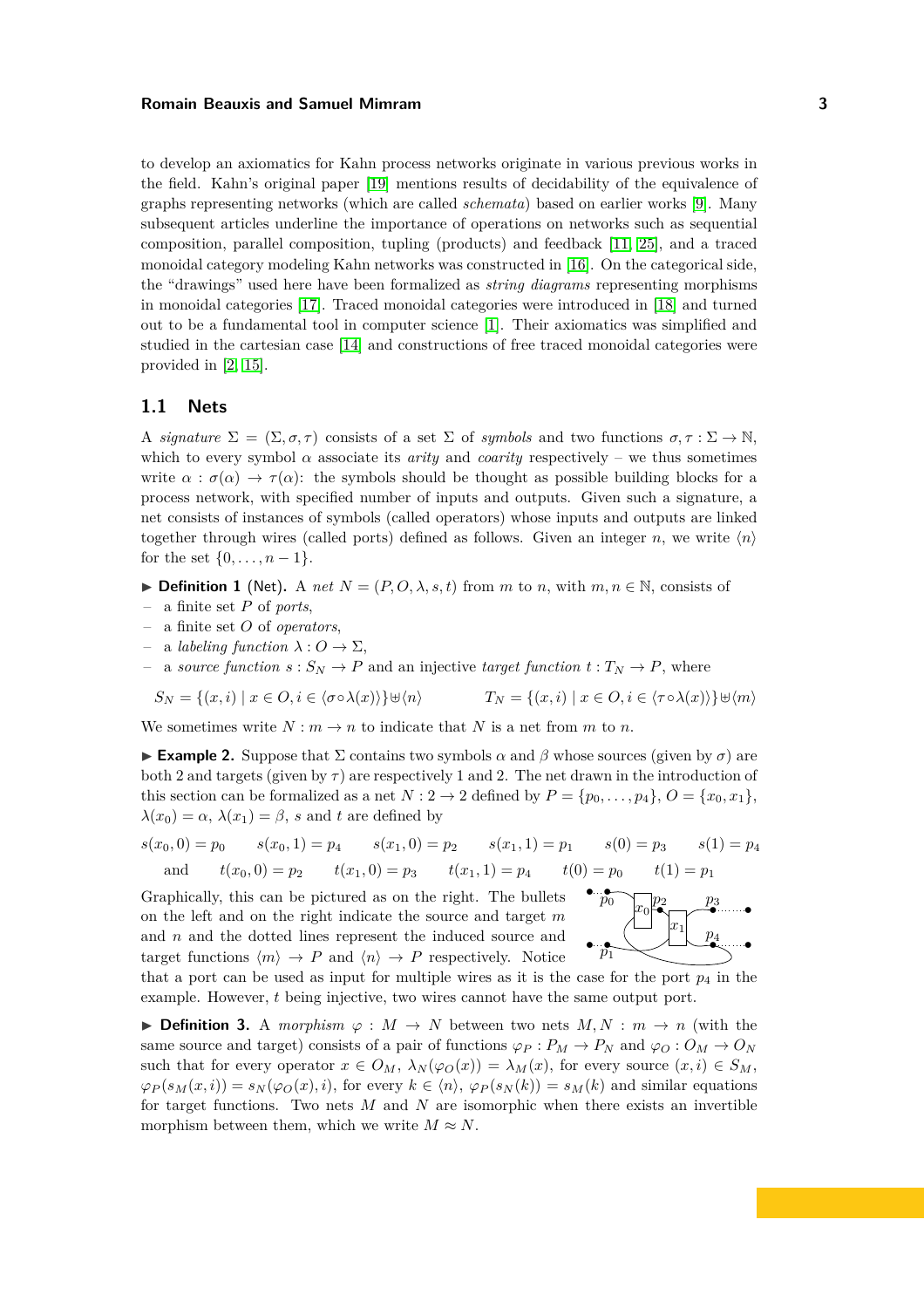<span id="page-4-0"></span>▶ **Definition 4.** In order to define a category whose objects are integers and morphisms are nets (considered up to isomorphism), we introduce the following constructions:

- *Identity.* The identity net  $N : n \to n$  is the net such that  $P = \langle n \rangle$ ,  $O = \emptyset$  and  $s, t : \langle n \rangle \rightarrow P$  are both the identity function.
- *Composition*. Given two nets  $M: n_1 \rightarrow n_2$  and  $N: n_2 \rightarrow n_3$ , their composite *N* ∘ *M* :  $n_1$  →  $n_3$  is the net defined by  $P = P_M \oplus P_N / \sim$  where  $\sim$  is the smallest equivalence relation such that  $s_M(k) \sim t_N(k)$  for every  $k \in \langle n_2 \rangle$ ,  $O = O_M \oplus O_N$ ,  $\lambda = \lambda_M \oplus \lambda_N$ , *s* is defined by  $s(x, i) = s_M(x, i)$  if  $x \in O_M$ ,  $s(x, i) = s_N(x, i)$  if  $x \in O_N$  and  $s(k) = s_N(k)$ if  $k \in \langle n_3 \rangle$ , and *t* is defined similarly.
- $-$  *Tensor.* Given two nets  $M : m \to m'$  and  $N : n \to n'$ , their tensor product net  $M \otimes N : m + n \to m' + n'$  is the net which is defined by  $P = P_M \oplus P_N$ ,  $O = O_M \oplus O_N$ ,  $\lambda = \lambda_M \oplus \lambda_N$ , *s* is defined by  $s(x, i) = s_M(x, i)$  if  $x \in O_M$  and  $s(x, i) = s_N(x, i)$  if  $x \in O_N$ ,  $s(k) = s_M(k)$  if  $k \in \langle m' \rangle$  and  $s(k) = s_N(k - m')$  if  $k \in \langle n' \rangle$ , and *t* is defined similarly.
- *Trace*. Given a net  $N : n_1 + n \rightarrow n_2 + n$ , we define the net  $\text{Tr}_{n_1,n_2}^n(N) : n_1 \rightarrow n_2$  by  $P = P_N / \sim$  where  $\sim$  is the smallest equivalence relation such that  $s_N(n_2 + k) = t_N(n_1 + k)$ for every  $k \in \langle n \rangle$ ,  $O = O_N$ ,  $\lambda = \lambda_N$ ,  $s = q \circ s_N$  and  $t = q \circ t_N$  where  $q : P_N \to P$  is the canonical quotient map.

It can easily be shown that the constructions above are compatible with isomorphisms of nets (e.g. if  $M \approx M'$  and  $N \approx N'$  then  $M \otimes N \approx M' \otimes N'$ ). It thus makes sense to define the following category:

**► Definition 5.** We write **Net**<sub>Σ</sub> for the category **Net**<sub>Σ</sub> whose objects are natural integers, morphisms  $N : m \to n$  are isomorphism classes of nets, identities and composition are given by the constructions of Definition [4.](#page-4-0)

◮ **Lemma 6.** *The category* **Net**<sup>Σ</sup> *is well-defined and is monoidal with the tensor product of Definition [4](#page-4-0) and* 0 *as unit.*

► Remark. In order to make a more fine-grained study of the categorical structure of nets, we could have avoided quotienting morphisms by isomorphisms of net and defined a bicategory [\[5\]](#page-15-15) whose 0-cells are integers, 1-cells are nets and 2-cells are morphisms of nets. We did not do this here to simplify the presentation.

▶ Remark. This construction, as well as the following, can be extended without difficulty to define multisorted nets (i.e. where the various inputs of operators have different types), see [\[15\]](#page-15-8) for a similar construction. A nice and abstract description of this construction can be carried on using polygraphs [\[8\]](#page-15-16), in a way similar to [\[24\]](#page-15-17).

Even though the output of an operator can be duplicated or erased, the category  $\text{Net}_{\Sigma}$ fails to have finite products. This is essentially due to the fact that duplication and erasure are not natural, e.g. the following nets (of type  $1 \rightarrow 2$  and  $1 \rightarrow 0$  respectively) are different:

*α* • • • • *α* • • 6= • • • *α* • • • • *<sup>α</sup>* • <sup>6</sup><sup>=</sup> • •

We can however recover products by considering the two inequalities above as rewriting rules on nets from left to right as follows.

 $\leq$  *Sharing*. Given a net  $N : m \to n$ , suppose that there exists two operators  $x, y \in O$ with the same label and the same inputs, i.e.  $\lambda(x) = \lambda(y)$  and for every  $i \in \langle \sigma \circ \lambda(x) \rangle$ , *s*(*x, i*) = *s*(*y, i*). We define a net  $N'$  :  $m \to n$  by  $P = P_N / ∼$  where ∼ is the smallest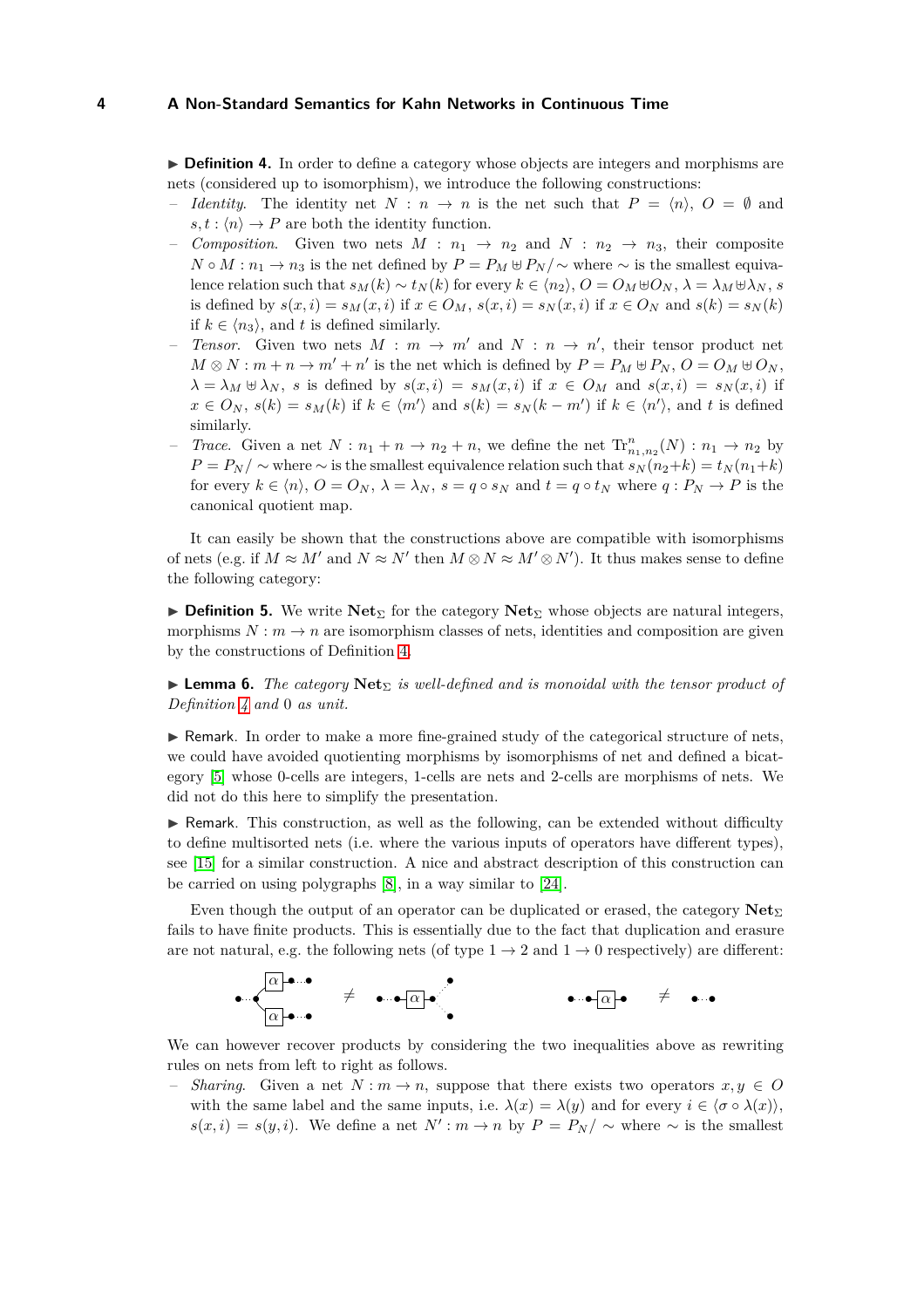equivalence relation such that  $t(x, i) \sim t(y, i)$  for every  $i \in \langle \tau \circ \lambda(x) \rangle$ ,  $O = O_N / \sim'$ where <sup>∼</sup>′ is the smallest equivalence relation identifying *x* and *y*, and *λ*, *s* and *t* are obtained by quotienting the corresponding functions of *N*. The net *N*′ is said to be obtained from *N* by *sharing*.

*Erasing*. Given a net  $N : m \to n$ , suppose that there exists an operator  $x \in O$  such that for every  $i \in \langle \tau \circ \lambda(x) \rangle$ ,  $s^{-1}(t(x, i)) = \emptyset$ . Informally, none of the outputs of the operator *x* is used as an input for some other operator. We write  $N'$  :  $m \to n$  for the net obtained from *N* by removing the operator *x* as well as all the ports  $t(x, i)$  for  $i \in \langle \tau \circ \lambda(x) \rangle$ . The net *N*′ is said to be obtained from *N* by *erasing*.

We say that *N se-rewrites* to  $N'$  when  $N'$  can be obtained from  $N$  by sharing or erasing. The *se-equivalence* is the smallest equivalence relation containing the se-rewriting relation.

**► Proposition 1.** *The category* **sNet**<sub>Σ</sub> *obtained from* **Net**<sub>Σ</sub> *by quotienting morphisms by se-equivalence has finite products, given on objects by the tensor product of* **Net**Σ*.*

**Proof.** The terminal object is 0 and the product of two objects *m* and *n* is  $m + n$  with the projection of *m* defined as the net  $N : m + n \to m$  such that  $P = \langle m + n \rangle$ ,  $Q = \emptyset$ ,  $s : \langle m \rangle \to P$  is the canonical injection and  $t : \langle m+n \rangle \to P$  is the identity (and the projection on  $n$  is defined similarly). All required axioms are easily verified.

It can be shown that the se-rewriting rules form a terminating (they decrease the number of operators) and confluent rewriting system. The normal forms are nets which do not contain two operators with the same label and input ports, and do not contain operators such that none of the outputs are inputs for some other operator. A direct alternative description of nets modulo se-equivalence, called shared nets, can thus be defined as follows.

- $\blacktriangleright$  **Definition 7.** A *shared net*  $N = (P, O, s, t)$  from *m* to *n* consists of
- a finite set *P* of *ports*,
- a finite set *O* of *operators* which are pairs  $(\alpha, (s_i)_{i \in \langle \sigma(\alpha) \rangle})$  where  $\alpha \in \Sigma$  is a symbol and  $(s_i)_{i \in \langle \sigma(\alpha) \rangle}$  is a family of ports called the *sources* of the operators,
- $-$  a *source function*  $s : \langle n \rangle \rightarrow P$ ,

 $-$  an injective *target function*  $t: T_N \to P$ , where  $T_N = \{(x, i) | x ∈ O, i ∈ \langle τ ∘ λ(x) \rangle\} ⊕ \langle m \rangle$ , such that for every operator  $x \in O$ ,  $s^{-1}(t(T_x)) \neq \emptyset$  where  $T_x = \{(x, i) | i \in \langle \tau \circ \lambda(x) \rangle\}.$ 

◮ **Proposition 2.** *A category whose objects are integers and morphisms are shared nets modulo (suitably defined) isomorphism can be defined in a similar way as previously, and this category can be shown to be equivalent to* **sNet**<sup>Σ</sup> *through product-preserving functors.*

**Proof.** The canonical forms of nets wrt se-rewriting are in bijection with shared nets.

Next section justifies why the category **sNet** provides a convincing definition of the networks.

### <span id="page-5-0"></span>**1.2 Nets as free fixpoint categories**

We now study the structure of the category  $sNet_{\Sigma}$  in order to define a proper denotational model this category. Recall that a (strict) *monoidal category*  $(C, \otimes, I)$  consists of a category C together with a bifunctor  $\otimes : \mathcal{C} \times \mathcal{C} \to \mathcal{C}$ , called *tensor*, and an object *I*, called *unit*, such that the tensor is strictly associative and admits units as neutral elements. A (strict) *symmetric monoidal category* consists of a monoidal category  $(C, \otimes, I)$  equipped with a natural family  $\gamma_{A,B}: A \otimes B \to B \otimes A$  of isomorphisms satisfying  $\gamma_{B,A} \circ \gamma_{A,B} = id_{A \otimes B}$  as well as other coherence axioms, see [\[22\]](#page-15-18) for details. Any category  $\mathcal C$  with finite products admits a structure of symmetric monoidal category with the cartesian product  $\times$  as tensor and the terminal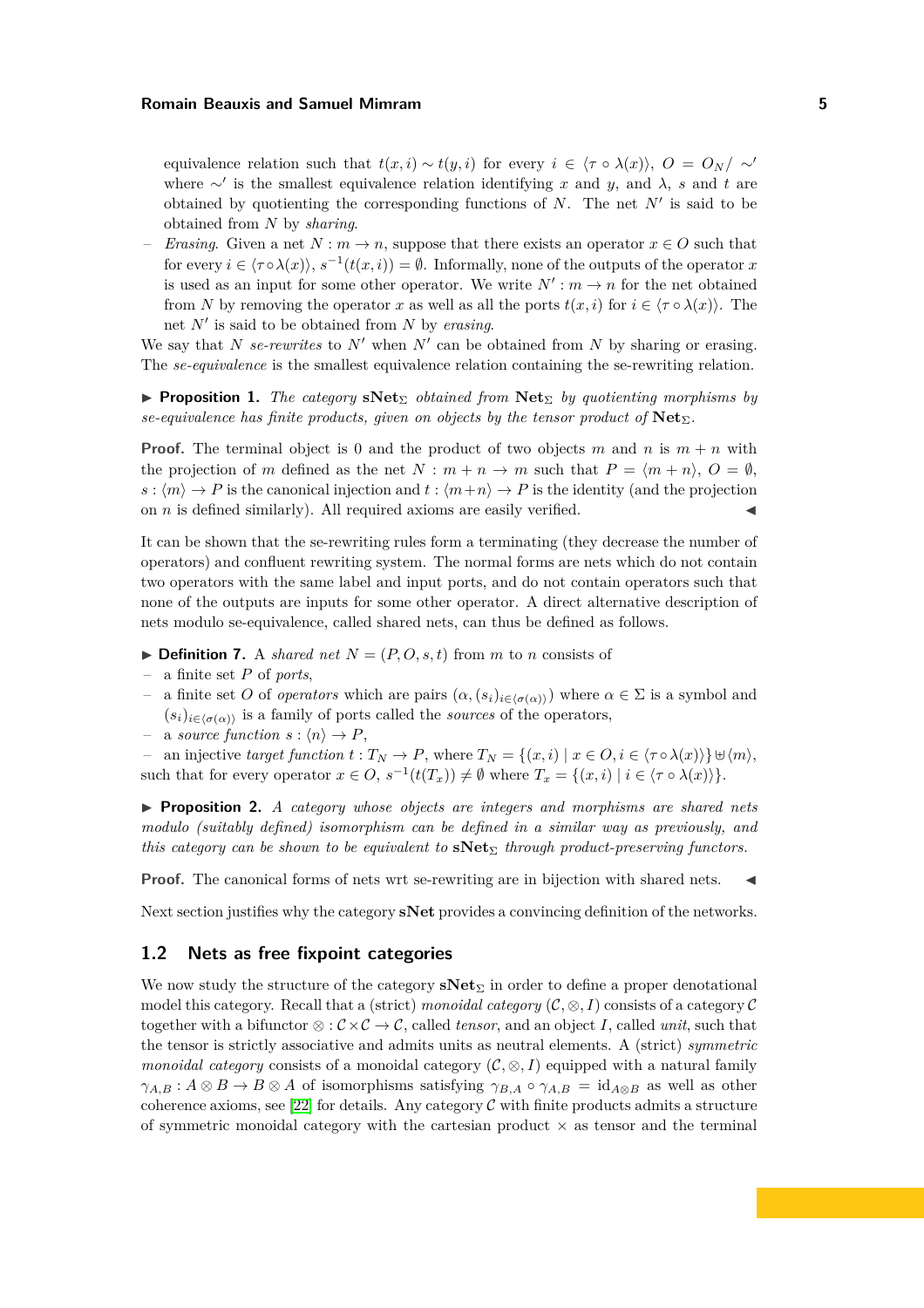object 1 as unit, and this structure can be chosen to be strict in the case of **sNet**<sup>Σ</sup> (thus we only consider strict monoidal categories in the following for simplicity). A natural notion of "feedback" was formalized in monoidal categories by Joyal, Street and Verity [\[18\]](#page-15-7) as follows:

◮ **Definition 8** (Trace)**.** A *trace* on a symmetric monoidal category C consists of a *natural*  $A \rightarrow$  *f*  $\left| \cdot \right|$  *B X* family of functions  $\text{Tr}_{A,B}^X : \mathcal{C}(A \otimes X, B \otimes X) \to \mathcal{C}(A,B)$ . Given a morphism  $f: A \otimes X \to B \otimes X$ , the morphism  $\text{Tr}_{A,B}^X(f): A \to B$  is often drawn as on the right. A trace should satisfy the following axioms. 1. Vanishing: for every  $f: A \otimes X \otimes Y \to B \otimes X \otimes Y$ ,  $\text{Tr}_{A,B}^{X \otimes Y}(f) = \text{Tr}_{A,B}^{X}(\text{Tr}_{A \otimes X, B \otimes X}^{Y}(f))$ 



**2.** *Superposing*:

for every  $f: A \otimes X \to B \otimes X$  and  $g: C \to D$ ,  $g \otimes \text{Tr}_{A,B}^X(f) = \text{Tr}_{C \otimes A, D \otimes B}^X(g \otimes f)$ 

$$
C \longrightarrow g \longrightarrow D
$$
\n
$$
A \longrightarrow f \longrightarrow B
$$
\n
$$
A \longrightarrow f \longrightarrow B
$$
\n
$$
C \longrightarrow g \longrightarrow D
$$
\n
$$
A \longrightarrow f \longrightarrow B
$$
\n
$$
A \longrightarrow f \longrightarrow B
$$

**3.** *Yanking*: for every object *X*,  $\text{Tr}_{X,X}^X(\gamma_{X,X}) = \text{id}_X$ 

$$
X \xrightarrow{\cdot} X
$$
 = 
$$
X \xrightarrow{\cdot} X
$$
 = 
$$
X \xrightarrow{\cdot} X
$$

◮ **Proposition 3.** *The construction of Definition [4](#page-4-0) induces a trace on* **Net**<sup>Σ</sup> *and on* **sNet**Σ*.*

The category  $\mathbf{sNet}_{\sigma}$  is a traced cartesian category that we call a *fixpoint category* in the following. Interestingly, it is actually characterized by this structure in the sense that it is the free fixpoint category containing a  $\Sigma$ -object.

 $\triangleright$  **Definition 9** (Σ-object). Given a signature  $\Sigma$ , a  $\Sigma$ -*object* in a monoidal category C consists of an object *A* together with a morphism  $f_{\alpha}: \otimes^{\sigma(\alpha)} A \to \otimes^{\tau(\alpha)} A$  for every symbol  $\alpha \in \Sigma$ , called the *interpretation* of  $\alpha$ , where  $\otimes^n A$  denotes the tensor product of *n* copies of the object *A*. A Σ*-morphism* between two Σ-objects  $(A, f_\alpha)$  and  $(B, g_\alpha)$  consists of a morphism  $h: A \to B$  such that for every  $\alpha \in \Sigma$ ,  $(\otimes^{\tau(\alpha)} h) \circ f_{\alpha} = g_{\alpha} \circ (\otimes^{\sigma(\alpha)} h)$ .

<span id="page-6-0"></span>◮ **Theorem 10.** *The category* **sNet**<sup>Σ</sup> *is the free category containing a* Σ*-object in the sense that for every fixpoint category*  $\mathcal{C}$ *, the category*  $\mathbf{Mod}(\Sigma, \mathcal{C})$  *of*  $\Sigma$ *-objects and*  $\Sigma$ *-morphisms is equivalent to the category*  $\text{Fix}(\text{sNet}_{\Sigma}, \mathcal{C})$  whose objects are fixpoint functors (preserving *cartesian product and trace) and morphisms are monoidal natural transformations.*

**Proof.** The category **sNet**<sub>Σ</sub> contains a  $\Sigma$ -object whose underlying object is 1 and the interpretation of a symbol  $\alpha$  with  $\sigma(\alpha) = m$  and  $\tau(\alpha) = n$  is the net  $N : m \to n$  such that  $P = \langle m+n \rangle$ ,  $O = \{x\}$ ,  $\lambda(x) = \alpha$ ,  $s(x, i) = i$ ,  $s(k) = m+k$ ,  $t(x, i) = m+i$ ,  $t(k) = k$ .

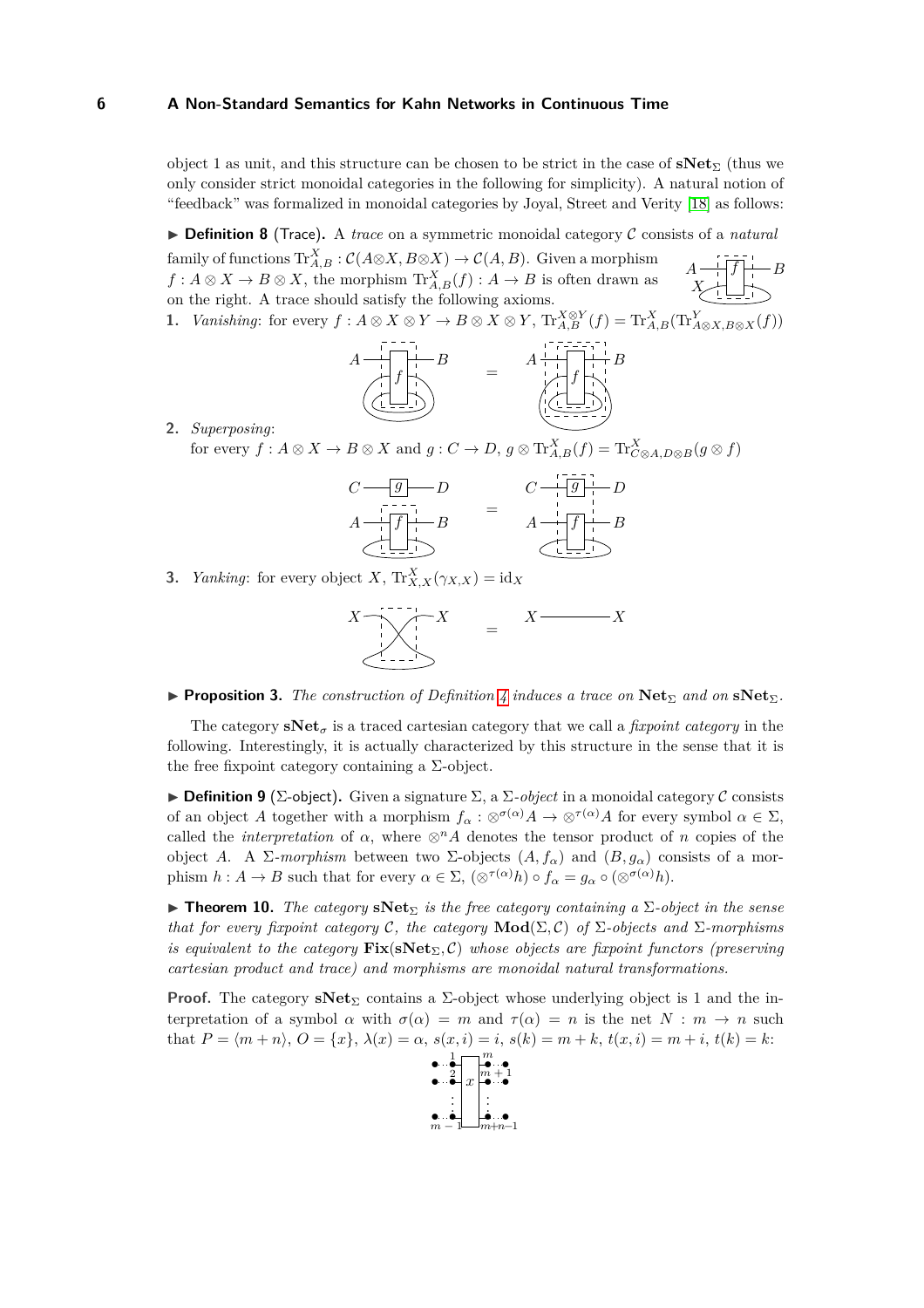A construction of the free traced symmetric monoidal category containing a  $\Sigma$ -object was provided in [\[2\]](#page-15-14) and reformulated in [\[15\]](#page-15-8) using a variant of the nets defined here, that we call *traced nets.* It is easy to see that we recover traced nets by restricting  $\mathbf{sNet}_{\Sigma}$  to the nets such that the source function *s* is a bijective function. We thus have to show that our category of nets is the free category over the category of traced nets. Recall that a cocommutative comonoid  $(M, \delta, \varepsilon)$  in a symmetric monoidal category consists of an object M together with two morphisms  $\delta : M \to M \otimes M$  (called *duplication*) and  $\varepsilon : M \to I$  (called *erasure*), which are such that  $(\delta \otimes id_I) \circ \delta = (id_I \otimes \delta) \circ \delta$ ,  $(\varepsilon \otimes id_I) \circ \delta = \delta = (id_I \otimes \varepsilon) \circ \delta$  and  $\gamma_{M,M} \circ \delta = \delta$ . Now, it has been shown [\[8\]](#page-15-16) that the category whose objects are integers and whose morphisms  $f : m \to n$  are functions  $f : \langle m \rangle \to \langle n \rangle$  is the free monoidal symmetric monoidal category containing a commutative monoid, and that the free cartesian category over a symmetric monoidal category is obtained by freely adding a natural structure of cocommutative comonoids over each object: precisely, this means that each object *M* is equipped with a structure  $(M, \delta_M, \varepsilon_M)$  of cocommutative comonoid and these are natural in the sense that for every morphism  $f : M \to N$ ,  $\delta_N \circ f = (f \otimes f) \circ \delta_M$  and  $\varepsilon_N \circ f = \varepsilon_M$ . From this it can be deduced that going from nets with bijective *s* to nets with any function as *s*, and quotienting by se-equivalence, amounts to construct the free cartesian category over the category of traced nets. Namely, allowing any function equips the object 1 with a structure of comonoid with the duplication  $\delta_1$  being the net  $N_{\delta_1} : 1 \to 2$  such that  $P = \{p\}$ ,  $O = \emptyset$ ,  $s(k) = p$  and  $t(k) = p$  and the duplication  $\varepsilon_1$  being the net  $N_{\varepsilon_1} : 1 \to 0$  such that  $P = \{p\}, Q = \emptyset \text{ and } t(k) = p$ :

$$
N_{\delta_1} = \bullet \bullet \bullet \qquad \qquad N_{\varepsilon_1} = \bullet \bullet \bullet
$$

(and every object can be equipped with a structure of cocommutative comonoid in a similar way). Quotienting by se-equivalence amounts to impose that the structures of cocommutative comonoid on the objects are natural.

# <span id="page-7-0"></span>**1.3 Models of nets**

The properties of fixpoint categories have been studied in details by Hasegawa and Hy-land [\[14\]](#page-15-9). In particular, they have shown that a cartesian category  $\mathcal C$  is traced if and only if it contains a fixpoint operator satisfying suitable axioms (these are sometimes called *Conway fixpoint operators*). For instance, the category of Scott domains recalled below admits such a fixpoint and is therefore a fixpoint category thus providing a natural semantics for nets.

A *directed complete partial order* (or *dcpo*) is a poset  $(D, \leq)$  such that every directed subset X has a supremum  $\bigvee X$  and a *complete partial order* (or *cpo*) is a dcpo with a least element  $\perp$  [\[3,](#page-15-19) [4,](#page-15-20) [10\]](#page-15-21). A function  $f : A \rightarrow B$  between two dcpo is *Scott-continuous* when it preserves supremums. By the Kleene fixpoint theorem, every Scott-continuous function  $f: X \to X$  admits a least fixpoint fix $_X(f)$  defined by fix $_X(f) = \bigvee_{n \in \mathbb{N}} f^n(\perp_X)$ , where  $f^n$ denotes the composite of *n* instances of *f*. Suppose given a function  $f : A \times X \to B \times X$ . We write  $\pi_B : B \times X \to B$  and  $\pi_X : B \times X \to X$  for the canonical projections. Given  $a \in A$ , we write  $f_a = x \mapsto f(a, x)$  for the partial application of f to a. A trace can defined on f by

<span id="page-7-1"></span>
$$
\operatorname{Tr}_{A,B}^X(f) = a \quad \mapsto \quad \pi_B(\operatorname{fix}_{B \times X}(f_a \circ \pi_X)) \tag{1}
$$

and this function can be shown to be Scott-continuous.

◮ **Proposition 4.** *The category* **Cpo** *of cpo and Scott-continuous functions is a fixpoint category with* [\(1\)](#page-7-1) *as trace.*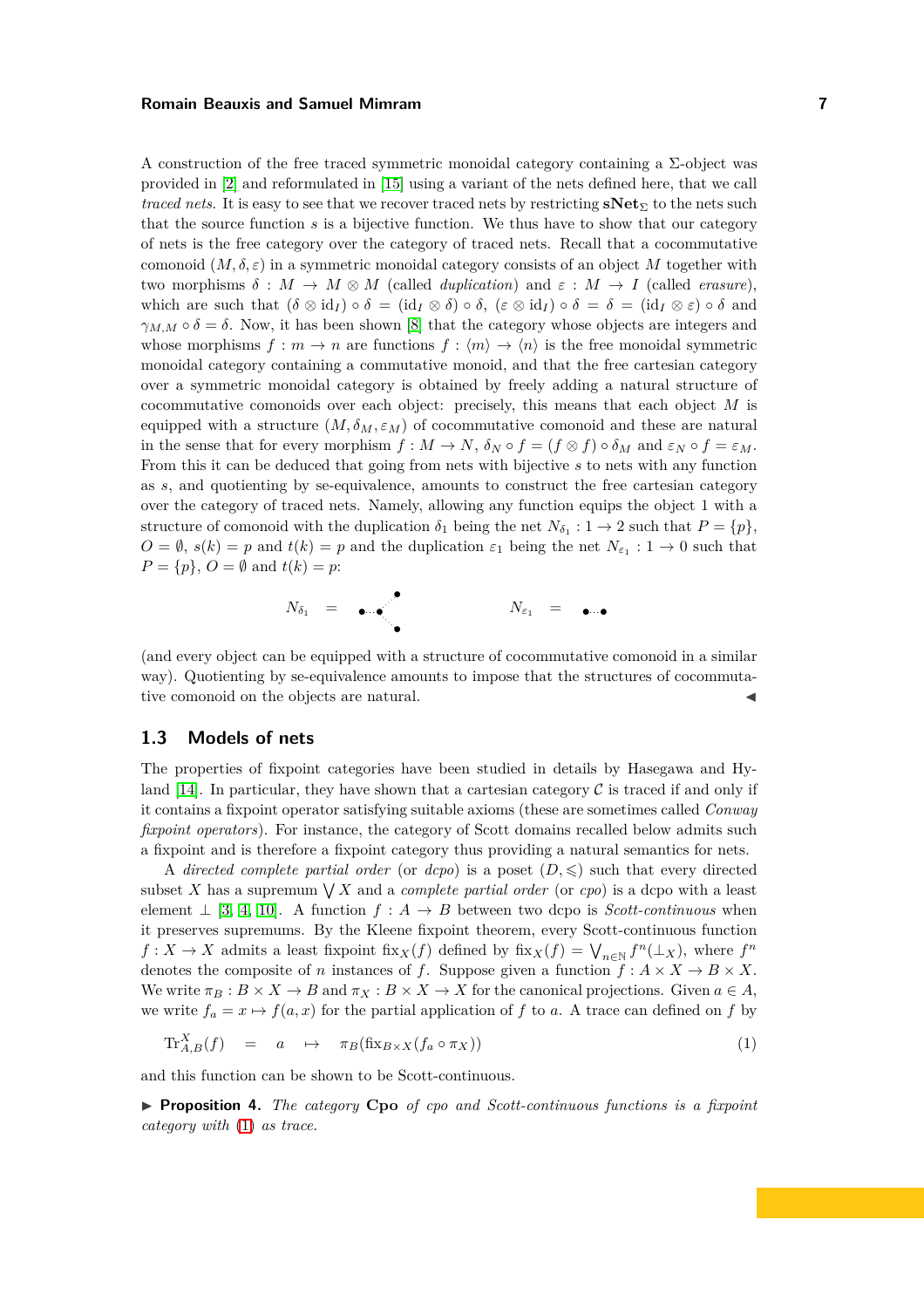By Theorem [10,](#page-6-0) any  $\Sigma$ -object in **Cpo** canonically induces a functor  $F : \textbf{Net}_{\Sigma} \to \textbf{Cpo}$ which associates to every net its *domain semantics*: once we have interpreted each symbol as a Scott-continuous function (by fixing a  $\Sigma$ -object), the interpretation of each network is also fixed. In particular, when the  $\Sigma$ -object is the domain  $R^{\infty}$  of *R*-valued streams (for some set *R*), we recover the usual Kahn semantics [\[19\]](#page-15-0) of nets:  $R^{\infty}$  is the domain whose elements are finite or infinite sequences (called *streams*) of elements of *R*, ordered by inclusion. The intuition here is that time is discrete (because we only consider the times where some information is passed on a wire as *instants*) and the elements of the domain are the sequences of values passed on wires at the various instants.

**Example 11.** Consider a signature  $\Sigma$  containing two symbols  $+: 2 \rightarrow 1$  and  $\iota: 1 \rightarrow 1$ . We consider the  $\Sigma$ -object  $\mathbb{R}^{\infty}$  in **Cpo** such that the interpretation of + is the Scott-continuous

function  $\mathbb{R}^{\infty} \times \mathbb{R}^{\infty} \to \mathbb{R}^{\infty}$  such that the image of two streams of same length is their pointwise addition and the interpretation of *ι* is the function  $\mathbb{R}^{\infty} \to \mathbb{R}^{\infty}$  which prepends a 0 to streams. The interpretation of the net



on the right is the function which returns the stream whose *n*-th value is the sum of the  $n+1$  first values of the stream.

An element of the Kahn domain can be considered as a partial function  $s : \mathbb{N} \to R$ whose domain of definition is an initial segment of N (the integers in N represent the instants of the time). Our goal here is to consider a semantics where *time is continuous*, i.e. streams are generalized to partial functions  $s : \mathbb{R}^+ \to R$  defined on an initial segment of R <sup>+</sup> and to relate it to the Kahn semantics. In order to build bridge between the two models, the intuition here is that continuous time can be considered as "discrete" if we allow ourselves to consider *infinitesimals*: the time in  $\mathbb{R}^+$  can namely be thought as a sequence of instants  $0, dt, 2 dt, 3 dt, \ldots$  where dt is an infinitesimal, thus enabling us to extend techniques developed for Kahn networks to continuous time semantics. Moreover, many operations of common use in analysis can be simply formulated by an appropriate net with the continuous time semantics. For instance, the derivative of a function whose definition can be formulated as  $f'(t) = (f(t) - f(t - dt))/dt$  can be implemented by a net of the form [\(4\)](#page-13-0) which directly translates to nets the above formula. The rest of the paper is devoted to explaining and formalizing these ideas by using of non-standard analysis which allows us to rigorously make sense of the notion of infinitesimal.

#### **2 A non-standard semantics for Kahn networks in continuous time**

#### <span id="page-8-0"></span>**2.1 Hyperreals**

We give here a brief introduction to non-standard analysis and refer the reader to textbooks [\[12,](#page-15-6) [27,](#page-15-5) [26\]](#page-15-22) for details. The motivation underlying the construction of hyperreals is to extend the field R of real numbers into a field <sup>∗</sup>R in which one can give a meaning to the notions of infinitesimal and infinite numbers. Basically, hyperreal numbers are defined as countable sequences  $(x_i)_{i \in \mathbb{N}}$  of real numbers, the sequences converging towards 0 representing infinitesimals. Any real  $x$  can be seen as the hyperreal which is the constant sequence whose elements are equal to  $x$ , moreover the usual operations are extended pointwise to hyperreals, e.g. the multiplication is defined by  $(x_i) \times (y_i) = (x_i \times y_i)$ . In order for suitable axioms to be satisfied (for instance every non-null hyperreal should have an inverse) one has to consider equivalence classes of such sequences; in particular, any two sequences which only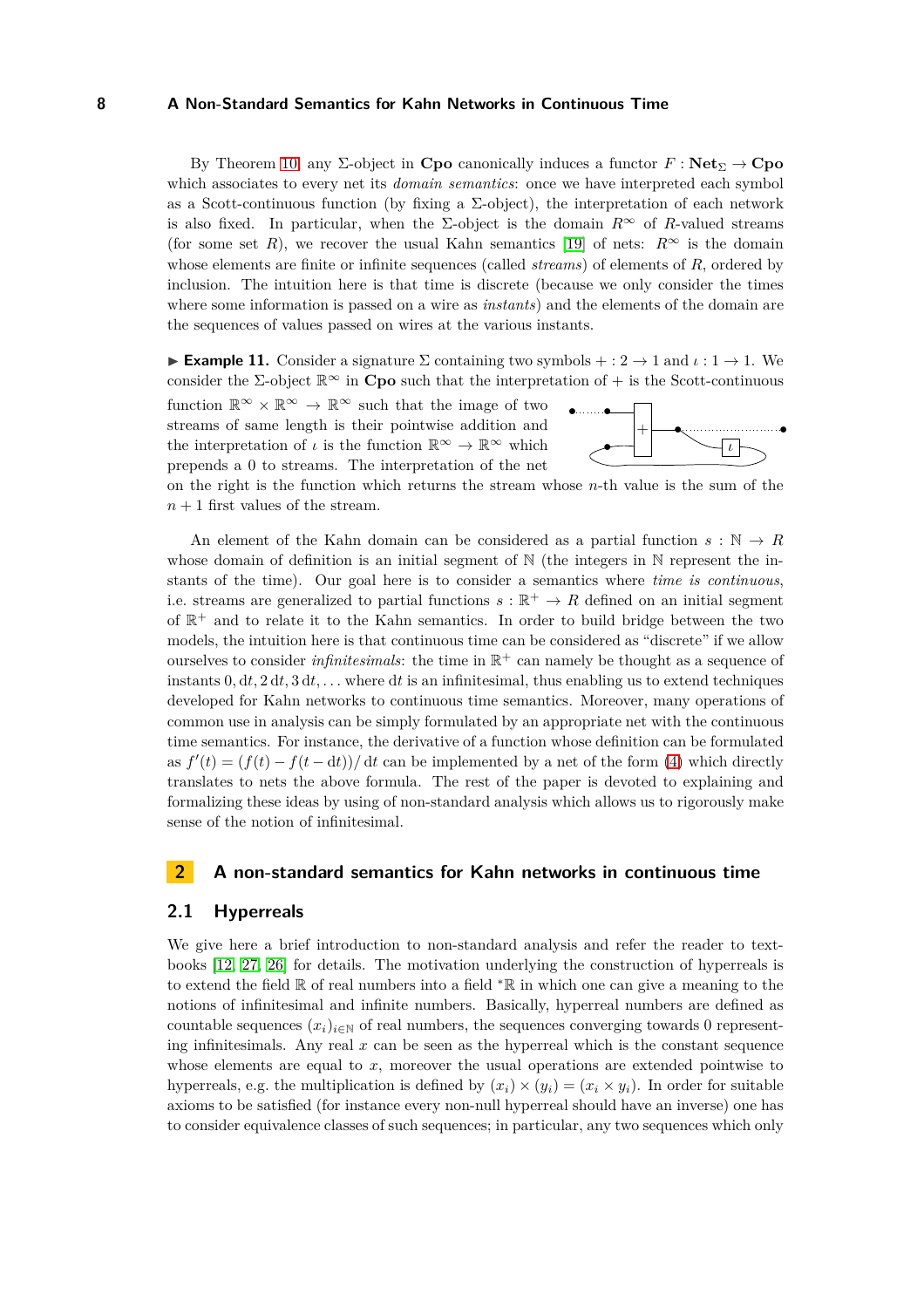differ on a finite number of values should be equivalent. The starting point of non-standard analysis is the fact that a suitable equivalence relation can be defined from an ultrafilter:

 $\triangleright$  **Definition 12** (Ultrafilter). A *filter* on a set *I* is a collection  $\mathcal F$  of sets which is closed under intersection and under supersets (i.e. if  $U \subseteq V \subseteq I$  and  $U \in \mathcal{F}$  then  $V \in \mathcal{F}$ ). A filter is *proper* when  $\emptyset \notin \mathcal{F}$ . An *ultrafilter* on *I* is a proper filter such that for every  $U \subseteq I$ , either  $U \in \mathcal{F}$  or  $I \setminus U \in \mathcal{F}$ . An ultrafilter  $\mathcal{F}$  is *principal* when there exists  $i \in I$  such that  $\mathcal{F} = \{ U \subseteq I \mid i \in U \}$ , and *non-principal* otherwise.

Assuming Zorn's lemma (which is equivalent to the axiom of choice), it can be shown that

▶ **Proposition 5.** *Any infinite set I has a non-principal ultrafilter on it.* 

We now fix such an ultrafilter  $\mathcal F$  on N whose elements are called *large sets*. The fact that  $\mathcal F$  is non-principal implies that it does not contain any finite subset of  $\mathbb N$ : the construction of the ultrafilter can thus be thought as a way of constructing a set, starting from all cofinite sets, and coherently adding either *I* or its complement for every set  $I \subseteq N$  which is neither finite nor cofinite. We define an equivalence relation  $\equiv$  on countable sequences of reals by  $(x_i) \equiv (y_i)$  when  $\{i \in \mathbb{N} \mid x_i = y_i\} \in \mathcal{F}$  and denote by  $\langle x_i \rangle$  the equivalence class of (*xi*).

◮ **Definition 13** (Hyperreals)**.** The set <sup>∗</sup>R of *hyperreals* is the set of equivalence classes  $(wrt \equiv)$  of countable sequences of reals.

The set <sup>∗</sup>N of *hyperintegers* is defined similarly and there is a canonical inclusion <sup>∗</sup>N ⊆ <sup>∗</sup>R.

Any countable sequence  $(x_i)$  of reals induces an hyperreal  $\langle x_i \rangle$ , and in particular a real *r* can be seen as an hyperreal  $\hat{r} = \langle r \rangle$  by considering the equivalence class of the constant sequence whose elements are equal to  $r$  (we sometimes leave this conversion implicit). Similarly, a countable sequence  $(X_i)$  of subsets of R induces a set  $\langle X_i \rangle$  of hyperreals defined as the set of  $\langle x_i \rangle \in {}^* \mathbb{R}$  such that  $\{i \in \mathbb{N} \mid x_i \in X_i\} \in \mathcal{F}$ . A subset of  ${}^* \mathbb{R}$  is an *internal set* if it can be obtained this way, in particular any set  $X \subseteq \mathbb{R}$  induces an internal set  $^*X = \langle X \rangle$ , associated to the constant sequence (for instance  $\langle \mathbb{R} \rangle = * \mathbb{R}$ ). Similarly, a countable sequence of functions  $(f_i: A_i \to B_i)$ , where the  $A_i$  and  $B_i$  are subsets of R, extends to a function  $\langle f_i \rangle : \langle A_i \rangle \to \langle B_i \rangle$ , defined on  $\langle x_i \rangle \in \langle A_i \rangle$  by  $\langle f_i \rangle (\langle x_i \rangle) = \langle f_i(x_i) \rangle$  where  $\overline{f_i}(x_i) = f_i(x_i)$ if  $x_i \in A_i$  and  $\overline{f_i}(x_i) = 0$  otherwise. Such a function is called an *internal function*. Any real-valued function  $f : A \to B$  may be seen as an internal function  ${}^*f = \langle f \rangle : \langle A \rangle \to \langle B \rangle$ . The notion of *internal relation* is defined similarly.

 $\blacktriangleright$  Remark. As we explain in Section [2.1.1,](#page-10-0) it is important to keep in mind that not every set  $X \subseteq {}^*\mathbb{R}$  (or function, or relation) is internal.

Notice that in the above definition of an internal function, we have used 0 as "default value" for the functions  $f_i$  on the elements  $x_i \notin A_i$ . This could be avoided by choosing a suitable representative in the equivalence class  $\langle x_i \rangle$ :

<span id="page-9-0"></span>**Lemma 14.** *Given an element x of an internal set*  $\langle A_i \rangle$ *, there exists a sequence*  $(y_i)$ *, such that*  $y_i \in A_i$  *for every index i, satisfying*  $\langle y_i \rangle = x$ *.* 

In the way described above, all the usual operations on reals extend to hyperreals (and similarly for hyperintegers). For instance, the absolute value of an hyperreal  $\mathbf{x} = \langle x_i \rangle$  is defined by  $|x| = \langle |x_i| \rangle$ . An hyperreal x of <sup>\*</sup>R is *infinitesimal* whenever  $|x| < r$  for every real  $r > 0$ , and *unlimited* if  $r < |x|$  for every real  $r \in \mathbb{R}$ . Given a hyperreal x which is not unlimited, there exists a unique real *y* such that  $x - y$  is infinitesimal: this real is called the *standard part* of x and denoted by  $s f(x)$ . We define an equivalence relation  $\approx$  on hyperreals by  $x \approx y$  whenever  $st(x - y) = 0$ .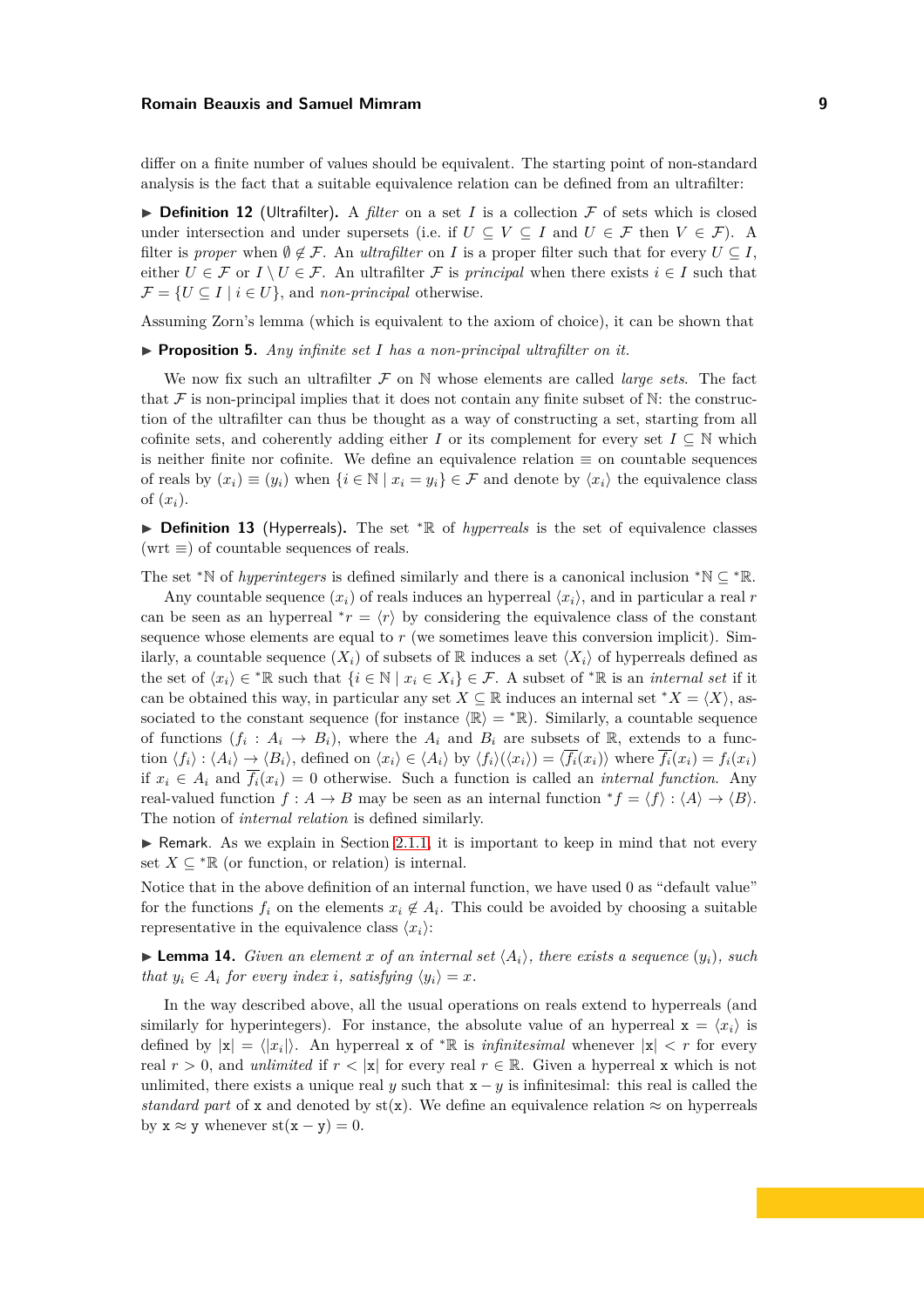$\triangleright$  Remark. The existence of a standard part might be surprising at first: for instance, given the sequence  $x_i$  such that  $x_i = 0$  if *i* is even and  $x_i = 1$  otherwise, what should be the standard part of  $\langle x_i \rangle$ ? The result is given by the chosen ultrafilter F: if the set *I* of even integers is in F then  $\text{st}(\langle x_i \rangle) = 0$ , otherwise the set  $\mathbb{N} \setminus I$  of odd integers is in F and  $\text{st}(\langle x_i \rangle) = 1$ .

► Remark. The method used to construct <sup>∗</sup>R is an instance of a very general construction of ultraproducts in model theory, which can be used to define a non-standard model <sup>∗</sup>X from any model  $\mathbb{X}$  [\[21,](#page-15-23) [27,](#page-15-5) [12\]](#page-15-6). In particular, given sets  $\mathbb{X}$  and  $\mathbb{Y}$ , this construction applied to the set  $\mathbb{Y}^{\mathbb{X}}$  of functions from X to Y constructs the set  $^{\ast}(\mathbb{Y}^{\mathbb{X}})$  of internal functions from  $^{\ast}\mathbb{X}$ to <sup>∗</sup>Y.

# <span id="page-10-0"></span>**2.1.1 The transfer principle**

A fundamental tool in non-standard analysis is the *transfer principle*, which follows from Łoś theorem [\[21\]](#page-15-23). Informally, this principle can be formulated as follows

<span id="page-10-1"></span>◮ **Proposition 6** (Transfer principle)**.** *A first-order formula ϕ is satisfied in* R *if and only if it is satisfied in* <sup>∗</sup>R*, if we assume that all the sets, functions and relations involved in the formula are internal.*

A similar theorem can be formulated for <sup>∗</sup>N. Many constructions of standard analysis can thus be transferred to non-standard analysis. For instance, the sets <sup>∗</sup>N and <sup>∗</sup>R are, respectively, a ring and a field and both are totally ordered.

▶ Remark. The assumption that we consider only internal objects is very important. For instance the formula  $((\forall x \in A, x \in \mathbb{N}) \wedge (\exists x \in \mathbb{N}, x \in A)) \Rightarrow (\exists x \in A. \forall y \in A, x \leq y)$  is true in N: every non-empty subset *A* of N admits a smallest element. From this, we can deduce by transfer that every non-empty *internal* subset of <sup>∗</sup>N admits a smallest element. However, this property does not hold for every subset of  $*\mathbb{N}$ : for instance,  $*\mathbb{N} \setminus \mathbb{N}$  does not have a smallest element since it can be shown to be closed under predecessor, and is thus not internal. Likewise a subset of <sup>∗</sup>N (resp. <sup>∗</sup>R) is internal if and only if it is finite.

# **2.1.2 Non-standard analysis**

One of the most interesting property of hyperreals is that it allows one to rigorously consider infinitesimals and thus formalize in an elegant way many of the tools in common use in standard analysis. We give below some of these reformulations which will be of use afterward.

<span id="page-10-2"></span>**Proposition 7** (Continuity). A function  $f : \mathbb{R} \to \mathbb{R}$  is continuous at *x* when for ev $e^{y}$   $\in$  <sup>\*</sup>R *such that*  $y \approx x$ *, we have* <sup>\*</sup> $f(y) \approx f(x)$ *. Otherwise said,*  $f$  *is continuous at x when for every infinitesimal*  $\delta \approx 0$ , there exists an infinitesimal  $\varepsilon \approx 0$  such that  ${}^*f(x+\delta) = f(x)+\varepsilon$ .

<span id="page-10-3"></span>**Proposition 8** (Differentiation). A function  $f : \mathbb{R} \to \mathbb{R}$  admits  $y \in \mathbb{R}$  as derivative at  $x \in \mathbb{R}$ *when for every non-null infinitesimal*  $\delta \approx 0$ , we have  $({*}f(x+\delta) - f(x))/\delta \approx y$ . Furthermore, *if*  $f$  *is continuously differentiable on*  $\mathbb{R}$ *, then for any two non-null distinct infinitesimals*  $\delta$ *and*  $\varepsilon$ *, and for any*  $x \in \mathbb{R}$ *, we have* 

$$
f'(x) = \operatorname{st}\left(\frac{f(x+\delta) - f(x+\varepsilon)}{\delta - \varepsilon}\right)
$$

Given a continuous function  $f : \mathbb{R} \to \mathbb{R}$ , its integral on an interval [a, b] is defined by

$$
\int_{a}^{b} f(x) dx = \lim_{n \to \infty} \left( \sum_{k=0}^{n-1} f\left(a + \frac{k}{n}(b-a)\right) \frac{1}{n} \right)
$$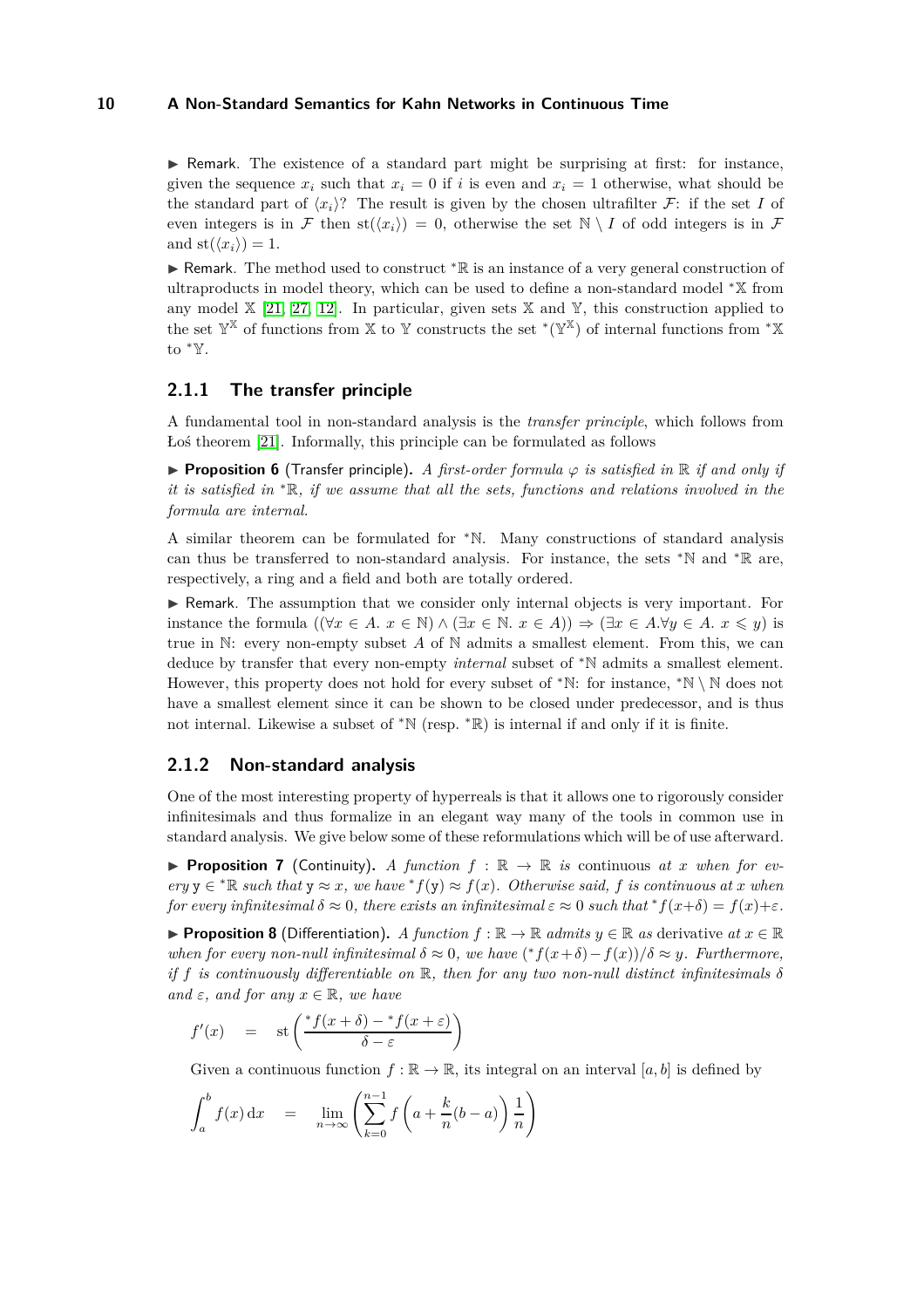Notice that each sum makes sense because it is finite since it is indexed over the finite set  $\{k \in \mathbb{N} \mid 0 \leq k \leq n\}$ . This notion of finite set can be generalized to internal sets as follows: an internal set  $A = \langle A_i \rangle$  is *hyperfinite* if almost all the  $A_i$  are finite, i.e.  $\{i \in \mathbb{N} \mid A_i \text{ is finite}\}\in \mathcal{F}$ . By an argument similar to Lemma [14,](#page-9-0) we can always suppose that all the  $A_i$  are finite by choosing a suitable sequence of finite sets  $B_i$  such that  $\langle B_i \rangle = \langle A_i \rangle$ . Given such an internal set and an internal function  $\langle f_i \rangle$ , we define  $\sum_{\langle x_i \rangle \in \langle A_i \rangle} \langle f_i \rangle (\langle x_i \rangle) = \langle \sum_{x_i \in A_i} f_i(x_i) \rangle.$ 

<span id="page-11-1"></span>**Proposition 9** (Integration). *Given a function*  $f : \mathbb{R} \to \mathbb{R}$  which is continuous on an *interval* [*a, b*]*, excepting possibly a finite number of points of discontinuity, we have*

$$
\int_{a}^{b} f(x) dx = \operatorname{st}\left(\sum_{x \in N} {}^{*} f(a + x(b-a))\delta\right)
$$
\n(2)

*where*  $\delta = 1/n$  *for some unlimited*  $n = \langle n_i \rangle \in {^*N}$  *and N is the hyperfinite set*  $N = \langle N_i \rangle \subseteq {^*R}$ *with*  $N_i = \{k_i/n_i \in \mathbb{R} \mid k_i \in \mathbb{N}, 0 \leq k_i < n_i\}$ . In particular, the result does not depend on *the choice of the unlimited hyperinteger*  $n \in \mathbb{N}$ *.* 

The notion defined above corresponds to the Riemann integral. More refined notions (such as the Lebesgue integral) can also be adapted to the non-standard setting.

#### <span id="page-11-0"></span>**2.2 Internal domains**

In this section, we introduce the notion of internal domain, which we use to define a nonstandard denotational semantics for process networks. Given a totally ordered set *T* and a set *R*, we write  $R^{\leq T}$  for the set of partial functions  $s: T \to R$  defined on an initial segment of *T*, called the *domain of definition* of *s*. The elements of  $R^{\leq T}$  are called *streams*: the set *T* can be thought as *time* and the elements of *R* as the possible *values* of a stream over time. Every such set can be equipped with a partial order  $\subseteq$  such that, given  $r, s \in R^{\leq T}$ , we have  $f \sqsubseteq g$  whenever the definition domain of *r* is included in the definition domain of *s* and *r* and *s* coincide on the domain of definition of *r*.

▶ **Proposition 10.** *The poset*  $(R^{\leq T}, \subseteq)$  *is a cpo with smallest element*  $\perp$  *being the function nowhere defined.*

**Example 15.** The Kahn domain described in Section [1.3](#page-7-0) is  $R^{\leq N}$ .

Every function  $f: R \to R$  lifts to a function  $\tilde{f}: R^{\leq T} \to R^{\leq T}$  such that, given  $s \in R^{\leq T}$ , the domain of definition of  $\tilde{f}(s)$  is the same as the domain of definition of *s* and the image of *s* is defined by  $\tilde{f}(s)(t) = f \circ s(t)$ . The function  $\tilde{f}$  is called the *lifting* of  $f$  to  $R^{\leq T}$ . It is easy to show that every such lifting is Scott-continuous.

In the following, we will be interested in modeling nets operating in a time which varies continuously. We thus introduce the following domain in order to model the data flowing through the wires:

▶ **Definition 16** (Continuous-time domain). The *continuous-time domain* is the complete partial order  $CT = \mathbb{R}^{\leq \mathbb{R}^+}$ . The *continuous-time domain of continuous functions*  $\mathbb{C}CT$  is the subdomain of  $CT$  whose elements are continuous partial functions  $\mathbb{R}^+ \to \mathbb{R}$ .

As explained in the introduction, the purpose of this paper is to explain how to implement Scott-continuous functions over this domain using Kahn networks by formalizing the following intuition using non-standard semantics: continuous time can be considered as "discrete"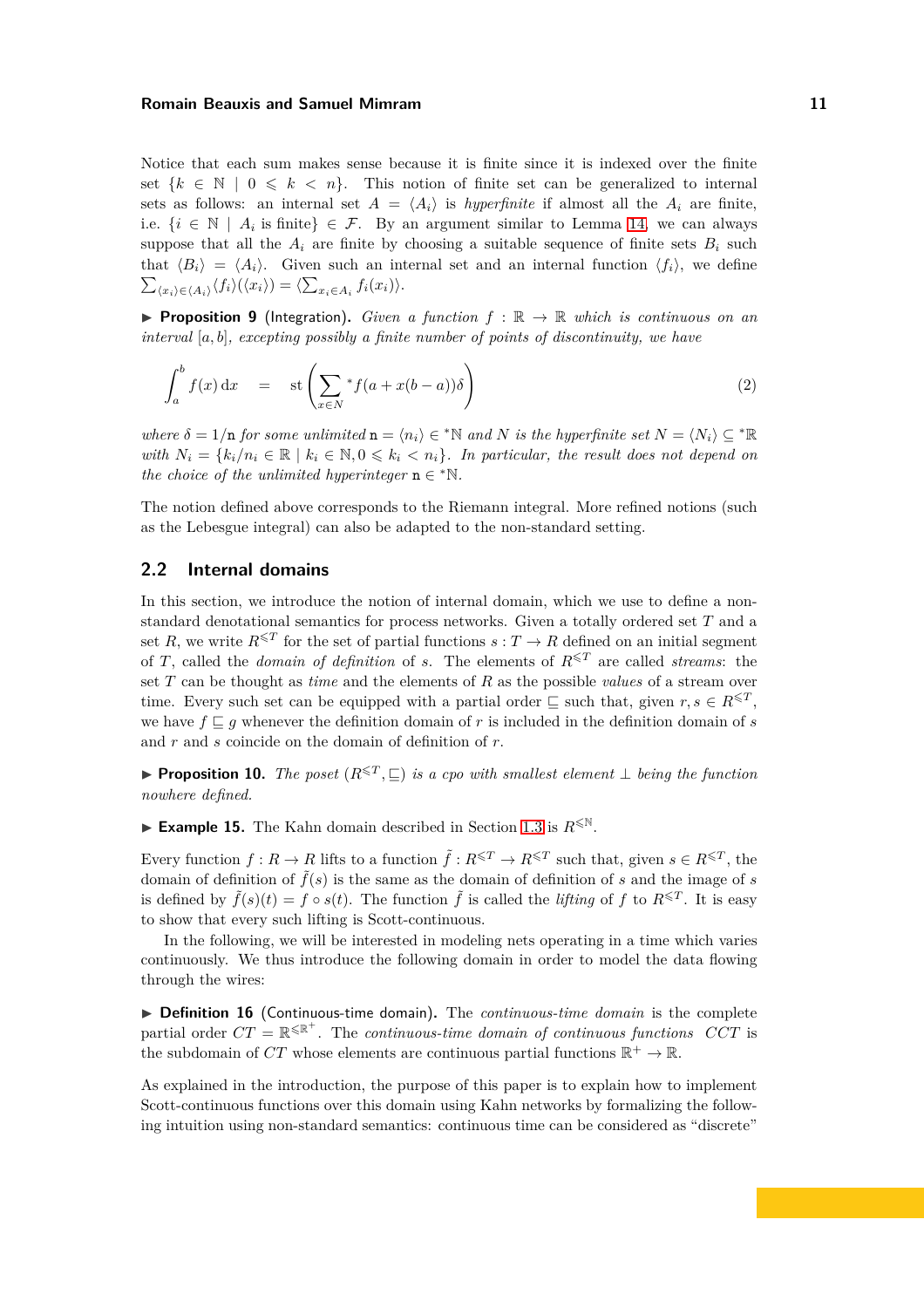<span id="page-12-1"></span>where the duration between two instants is infinitesimal. A natural candidate for this would be the domain  ${}^* \mathbb{R}^{\leqslant^* \mathbb{N}}$ . Namely, in the view of Proposition [9,](#page-11-1) we would like to relate a stream  $s \in \mathbb{R}^{\leq \mathbb{R}^+}$  with the stream  $\overline{s} \in {^*}\mathbb{R}^{\leq^*}\mathbb{N}$  defined on  $\mathbf{t} \in {^*}\mathbb{N}$  by  $\overline{s}(\mathbf{t}) = {^*}s(\mathbf{t}\delta)$ , from some infinitesimal  $\delta \in {}^*\mathbb{R}$ . It turns out that the fixpoints computed in  ${}^*\mathbb{R}^{\leq *^*\mathbb{N}}$  are not satisfactory. *ι* • (3) For instance, consider the net on the right such that the interpretation of the operator *ι* is the function  $\iota : {\mathbb R}^{\leq \mathbb N} \to {\mathbb R}^{\leq \mathbb N}$  such that the image of a stream *r* is the stream *s* defined by  $s(0) = 0$  and for any non-null hyperinteger **t**,  $s(t) = r(t-1)$ . We expect the interpretation of this net to be the constant function equal to 0. However, this is not the case: the semantics *s* of this net is given by the fixpoint  $s = f(x) = \bigvee_{k \in \mathbb{N}} t^k(\perp)$  of *ι*. Given  $k \in \mathbb{N}$ , the domain of definition of the stream  $\iota^k(\perp)$  is the set  $\{p \in *N \mid 0 \leq p < k\}$ . Therefore, given an unlimited  $n \in *N$ ,  $\iota^k(\perp)(n)$  is undefined for every  $k \in \mathbb{N}$  and thus  $fix(\iota)(n)$  is undefined. Intuitively, the induction on  $k \in \mathbb{N}$  defining the smallest fixpoint is not powerful enough to reach all elements of \*N. The cpo \* $\mathbb{R}^{\leq N}$  is thus not the appropriate domain, however we explain below that internal domains are a more suitable notion, because they support an induction principle on <sup>∗</sup>N.

 $\triangleright$  **Definition 17** (Internal cpo). An *internal cpo*  $(D, \leq)$  in a non-standard model consists of an internal set  $D = \langle D_i \rangle$  and an internal relation  $\leq \leq \langle \leq_i \rangle$  such that for every integer *i*,  $(D_i, \leq_i)$  is a cpo. Similarly, an *internal Scott-continuous function*  $f : D \to E$  between two internal cpo  $D = \langle D_i \rangle$  and  $E = \langle E_i \rangle$  consists of an internal function  $\langle f_i : D_i \to E_i \rangle$  such that all the  $f_i$  are continuous. We write **ICpo** for the category of internal cpo and internal Scott-continuous functions.

Remark. Notice that such an internal cpo  $(D, \leqslant)$  is not necessarily a cpo: only internal directed subsets are required to have a supremum. For instance suppose fixed an unlimited hyperinteger  $n \in * \mathbb{N}$ . The set  $D = \{k \in * \mathbb{N} \mid k \leq n\}$  equipped with the usual total order is an internal cpo, but not a cpo because the (non-internal) subset  $\mathbb{N} \subseteq D$  is directed and does not have a supremum.

<span id="page-12-2"></span>**Proposition 11.** Any internal Scott-continuous function  $f : D \to D$ , where D is an *internal cpo, admits a least fixpoint*  $fix(f)$  *which satisfies*  $fix(f) = \sqrt{f^n(\perp)} \mid n \in \{N\}$ *. Here, if*  $f = \langle f_i \rangle$  *and*  $\mathbf{n} = \langle n_i \rangle$ ,  $f^{\mathbf{n}}$  *is defined as*  $\langle f_i^{n_i} \rangle$ .

The axioms of fixpoint categories can be formulated in first-order logic. Using the transfer principle (Proposition [6\)](#page-10-1), it can be shown that the fact that **Cpo** is a fixpoint category implies that

▶ **Proposition 12.** *The category* **ICpo** *is a fixpoint category.* 

In the category **ICpo**, we will be particularly interested in the following domain:

▶ **Definition 18** (Infinitesimal-time domain). The *infinitesimal-time domain* is the internal complete partial order  $IT = *(\mathbb{R}^{\leq \mathbb{N}})$ .

As explained in the remark in the end of Section [2.1,](#page-8-0) the elements of  $IT = *(\mathbb{R}^{\leq \mathbb{N}})$  are the internal partial functions from \*N to \*R. The order  $\subseteq$  on this domain is such that for any  $r, s \in \textit{IT}$ , we have  $r \subseteq s$  whenever the domain of definition of  $r$  is included in the domain of definition of *s* and *r* and *s* coincide on the domain of definition of *r*.

# <span id="page-12-0"></span>**2.3 Comparing continuous time and infinitesimal time**

In this section, we explain how the semantics of nets in *IT* can "simulate" operations in *CT* . We now suppose fixed an infinitesimal  $\delta$  called *sampling period*. We define a function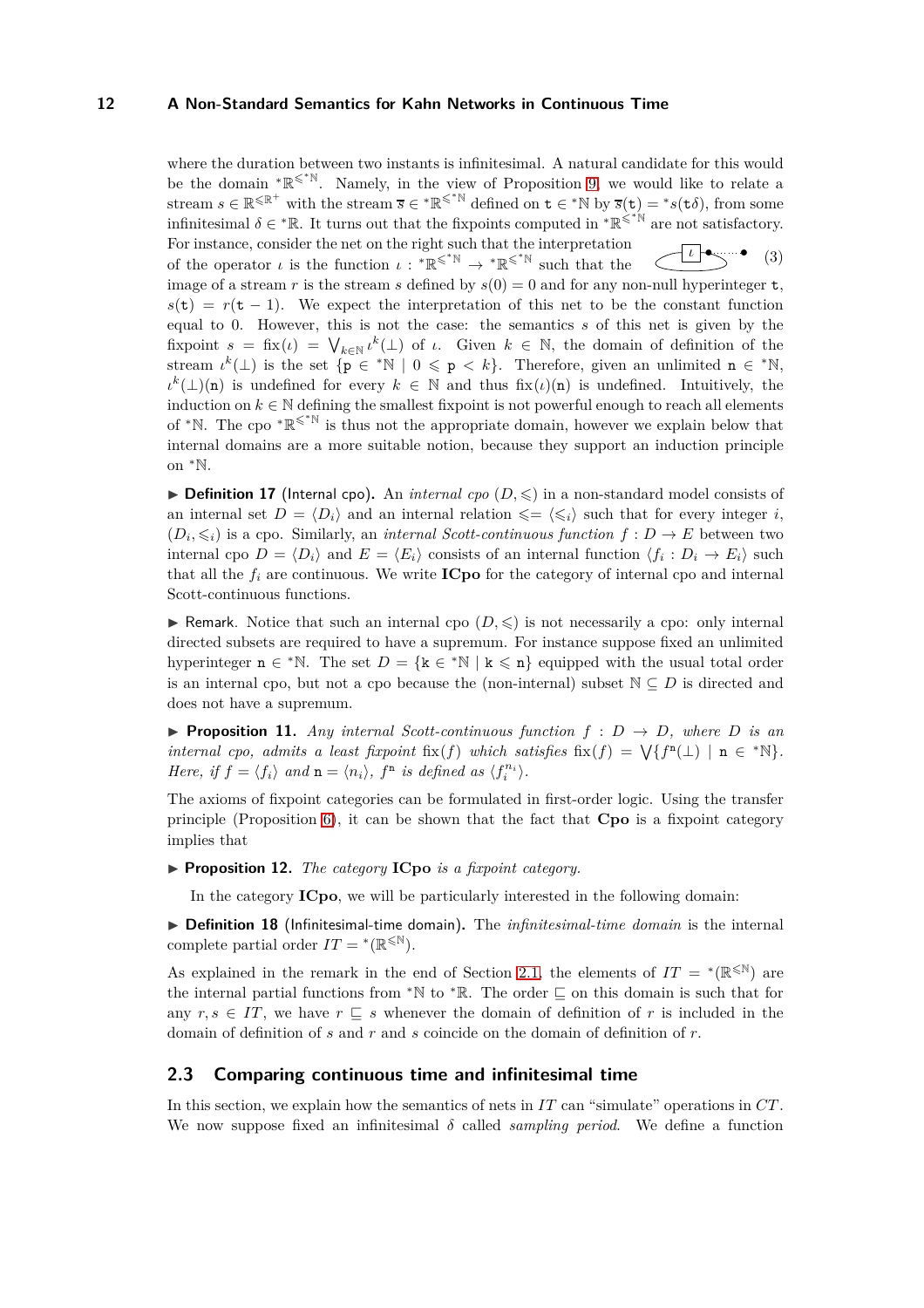$S:CT \rightarrow IT$ , called *sampling*, which to every stream  $s \in CT$  associates the stream  $S(s) = \mathbf{k} \mapsto {}^*s(\mathbf{k}\delta)$ , and a function  $T : IT \to CT$ , called *standardization*, which to every stream *s* associates  $T(s) = x \mapsto$  st  $(s(\lfloor x/\delta \rfloor))$ , where  $\lfloor - \rfloor : \mathbb{R} \to \mathbb{R}$  denotes the floor function, and is defined on the biggest initial segment of  $\mathbb{R}^+$  for which this definition makes sense. These functions enable us to show that *CCT* (the domain of *continuous* streams) is a retract of *IT* . We discuss afterward the possible extensions of this result to elements of *CT* .

<span id="page-13-1"></span>◮ **Proposition 13.** *The restriction of the composite T* ◦ *S to CCT is the identity.*

**Proof.** Suppose given a stream  $s \in CCT$ . For any  $x \in \mathbb{R}^+$ , the fact that *s* is continuous at *x* implies, by Proposition [7,](#page-10-2) that for every  $\mathbf{k} \in {}^*\mathbb{N}$  such that  $\mathbf{k}\delta \approx x$ , we have  $S(s)(\mathbf{k}\delta) \approx s(x)$ . From this we deduce that  $T(S(s))(x) = s(x)$ .

Remark. The function  $T \circ S$  is generally *not* the identity on  $CT$ . For instance, suppose that  $\delta = 1/n$ , where  $n \in \mathbb{N}$  is unlimited, and consider the stream  $s \in CT$  whose value is 0 everywhere except at  $\sqrt{2}$  where  $s(\sqrt{2}) = 1$ . Using the transfer principle, it is easy to show that for every  $k \in {}^{*}\mathbb{N}$ , we have  $k/n \neq \sqrt{2}$ . From this we can deduce that  $T \circ S(s)$  is the constant stream equal to 0.

In order to make a more convincing case of the interest of the domain *IT* as a model of nets and study further its relationship with *CT* , we give below some examples of nets interpreted in *IT* which implement common constructions in analysis, and relate them to the corresponding constructions in *CT* through *S* and *T* . For concision, we do not detail the easy verification that the interpretations of operators are internal Scott-continuous functions.

As a first simple example, consider the net [\(3\)](#page-12-1). From the characterization of the fixpoint of internal Scott-continuous functions given by Proposition [11,](#page-12-2) it is easy to check that its semantics *s* in the domain *IT* is the constant function (defined everywhere) as expected: if we write  $c_0 : \mathbb{R}^+ \to \mathbb{R}$  for the constant function equal to 0, we have  $s = S(c_0)$  and  $c_0 = T(s)$ .

#### **2.3.1 Differentiation**

The *differentiation* is the following net where "*ε*" is interpreted as the function which drops the first element of a stream (i.e.  $\varepsilon(s)(k) = s(k+1)$ ), "-" is interpreted as the pointwise difference (i.e.  $(-(s,t))(\mathbf{k}) = s(\mathbf{k}) - t(\mathbf{k})$ ), and "/ $\delta$ " is interpreted as the pointwise division by  $\delta$  (i.e.  $(s/\delta)(\mathbf{k}) = s(\mathbf{k})/\delta$ ).

<span id="page-13-0"></span>
$$
\bullet \qquad \qquad \bullet \qquad \qquad (4)
$$

We write  $\varphi : I \to I \to I \to I$  for the semantics of the net. By Proposition [8,](#page-10-3) we have immediately:

**Proposition 14.** For any continuously differentiable function  $s : \mathbb{R}^+ \to \mathbb{R}$  in CCT,  $T(\varphi(S(s))) = s'.$ 

**Proof.** Given  $k \in \mathbb{N}$  such that  $st(k\delta) \in \mathbb{R}^+, \varphi(S(s))(k) = \frac{S(s)(k+1)-S(s)(k)}{\delta} \approx s'(st(k\delta)).$ The second step is proved by Proposition [8.](#page-10-3) Therefore,  $T(\varphi(S(s))) = s'$ . ◭

### **2.3.2 Integration**

The *integration* is the following net where " $\times \delta$ " is the pointwise multiplication of a stream by  $\delta$ , "+" is the pointwise addition of streams, and *ι* prepends 0 to a stream (see Section [2.2\)](#page-11-0).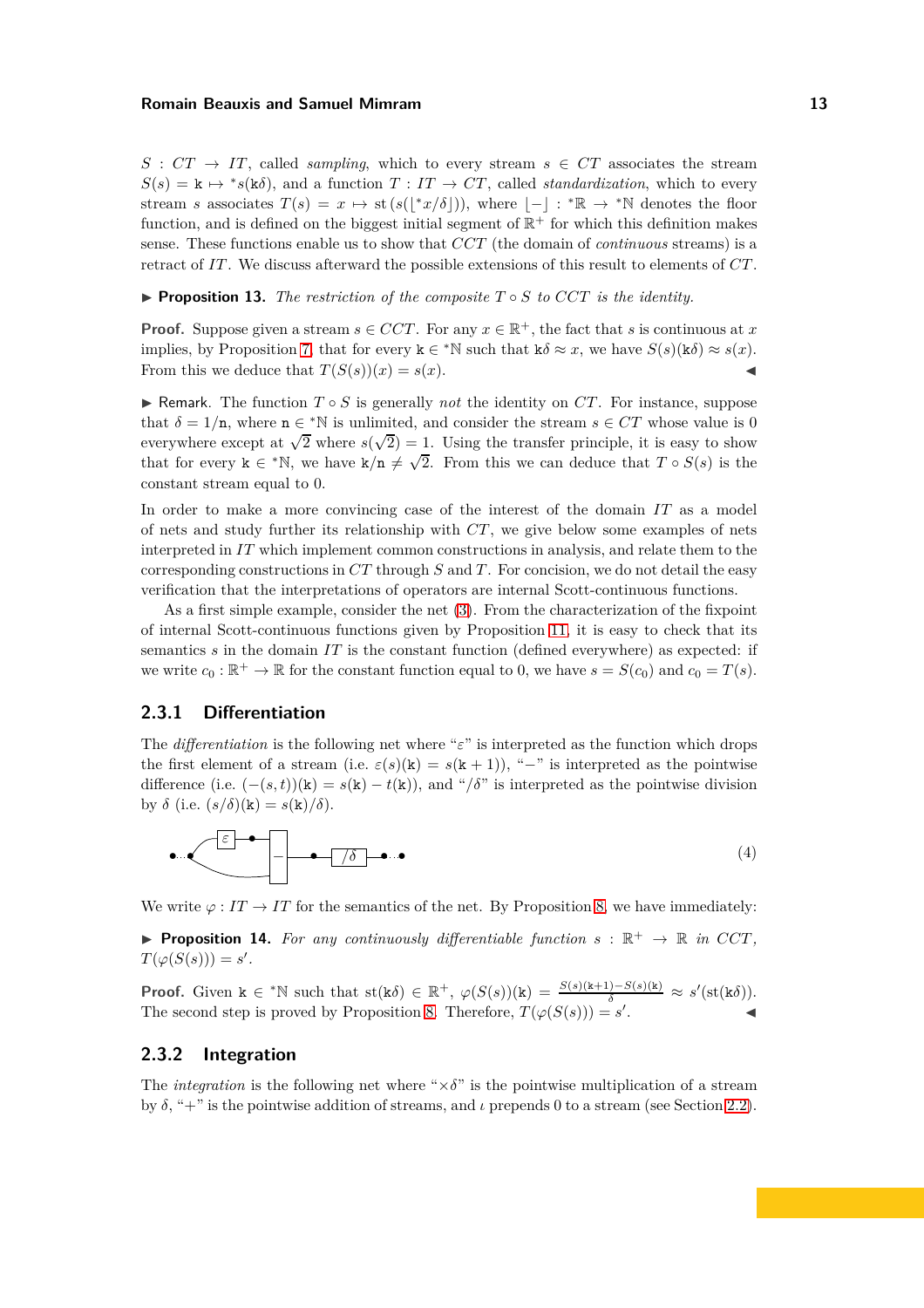

We write  $\varphi : I \to I \to I \to I$  for the semantics of the net. By Proposition [9,](#page-11-1) we have immediately:

▶ **Proposition 15.** *For any function*  $s : \mathbb{R}^+ \to \mathbb{R}$  *in CCT*,  $T(\varphi(S(s))) = x \mapsto \int_0^x s(t) dt$ .

**Proof.** The semantics  $\varphi$  of the net is computed by a fixpoint as explained in Section [1,](#page-2-0) defined by  $\varphi(S(s))(0) = \delta S(s)(0)$  and  $\varphi(S(s))(n+1) = \varphi(S(s))(n) + \delta S(s)(n+1)$ . Therefore we have  $\varphi(S(s))(\mathbf{n}) = \delta \sum_{\mathbf{k}=0}^{\mathbf{n}} S(s)(\mathbf{k})$ . Finally, by Proposition [9,](#page-11-1) it can be shown that if  $\text{st}(\mathbf{x}\delta) = x \in \mathbb{R}^+, \text{ then } \delta \sum_{k=0}^{\mathbf{n}-0} S(s)(\mathbf{k}) \approx \int_0^x s(t) dt \text{ and thus } T(\varphi(S(s)))(x) = \int_0^x s(t) dt.$ 

This construction can be generalized in order to describe solvers for ordinary differential equations [\[7,](#page-15-3) [6\]](#page-15-4). It should be noticed that the above propositions show that the choice of the infinitesimal sampling period  $\delta$  is essentially irrelevant.

Most of the preceding results can be adapted to the case where the streams considered are only piecewise continuous, with a finite number of discontinuities. In particular, for any such stream *s* we have  $T \circ S(s) \triangleq s$  where  $\triangleq$  denotes the equality almost everywhere (this weakening of equality is necessary because of phenomena such as the one described in the remark following Proposition [13\)](#page-13-1). However, the formalization of this is obscured by the fact that piecewise continuous functions, with a finite number of discontinuities, do not form a cpo because the supremum in *CT* of a directed set of such functions might have an infinite number of points of discontinuity: this is sometimes referred to as the *Zeno phenomenon* in the study of hybrid systems.

#### <span id="page-14-0"></span>**3 Conclusion and future works**

We have defined nets which provide a formal syntax for process networks, studied the categorical structure of their models, and constructed the infinitesimal-time model as an internal cpo. The fascinating links between denotational semantics of concurrent systems and nonstandard analysis have started to be explored only recently and many structures are still yet to be clarified. As explained above, the study of the infinitesimal-time domain has to be refined in order to cope with streams which are not necessarily continuous, and thus to properly model full-fledged hybrid systems. In particular, Proposition [13](#page-13-1) fails to be true if we replace *CCT* by *CT* : we plan to investigate generalizations of this property where *S* and *T* form an adjunction. We are also investigating possible adaptations of nets in the case where we consider a synchronous semantics (in which there is a notion of simultaneity of events). In this setting, the usual delay operator can elegantly be modeled in feedback categories [\[20\]](#page-15-24) (which are traced monoidal categories with the yanking axiom removed) and we plan to study nets for those categories. Finally, we envisage many connections with other areas of denotational semantics. For instance, the trace semantics of Kahn networks is closely related to game semantics [\[23\]](#page-15-25) and it is thus natural to wonder if non-standard analysis can provide insights about a possible definition of a "continuous game semantics" in the spirit of the geometric models for concurrent programs [\[13\]](#page-15-26).

Acknowledgments: the authors would like to warmly thank Simon Bliudze, Paul-André Melliès, Michael Mislove and Marc Pouzet for all the discussions they had, directly or indirectly related to the subject of this article, as well as the anonymous referees for helpful remarks.